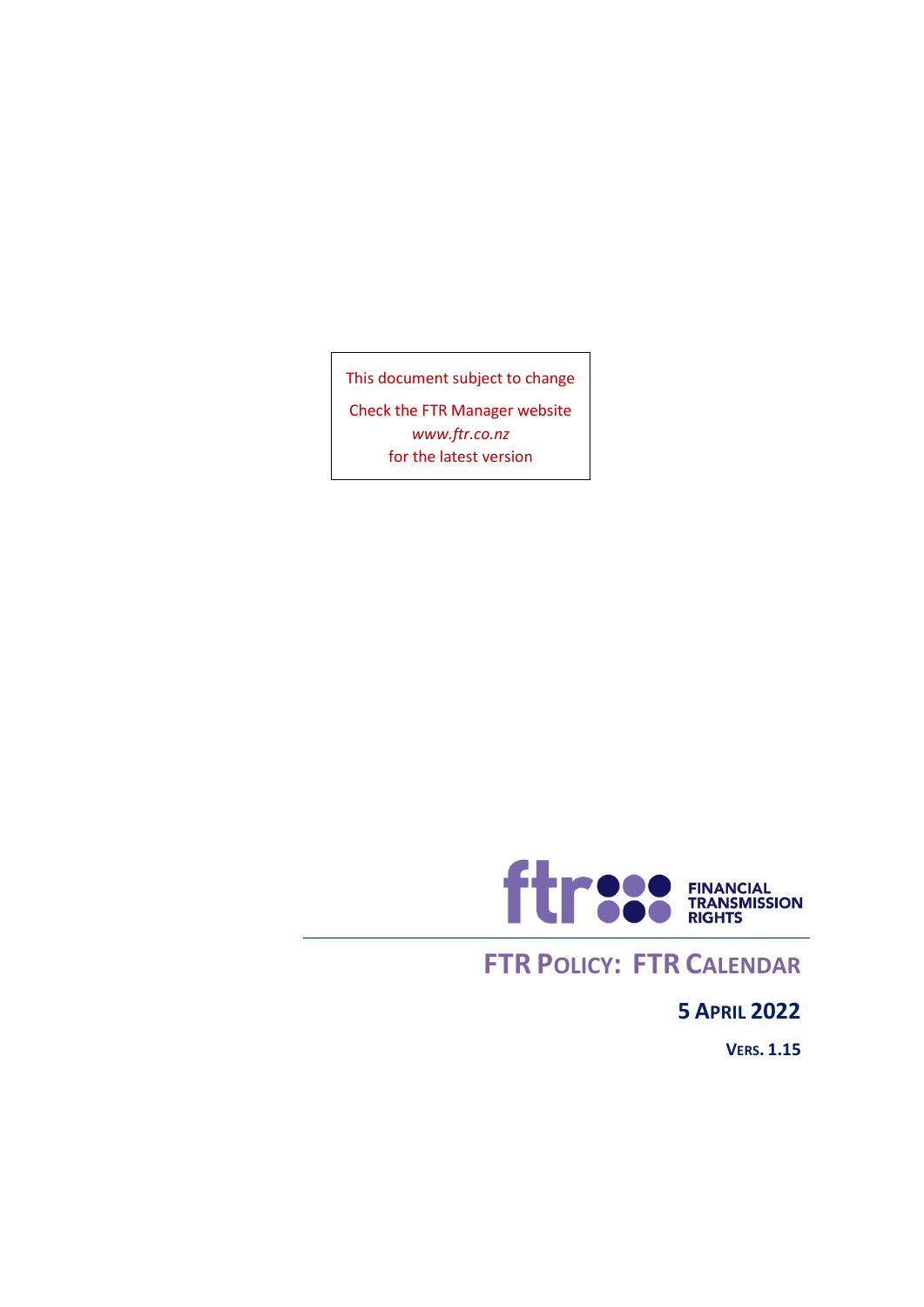

### **Disclaimer**

- 1. EMS, as FTR Manager, will only accept a person as an FTR participant, and will only offer and issue FTRs to that person, if the person meets all of the following requirements:
	- (a) Meets the prudential requirements in relation to FTRs set out in Part 14 of the Electricity Industry Participation Code 2010 (**Code**), as determined by the Clearing Manager under the Code.
	- (b) Is a natural person resident in New Zealand, a body corporate that is incorporated in New Zealand, or a person with a branch office or other substantial physical presence in New Zealand through which it conducts its FTR participation.
	- (c) Has provided EMS as FTR Manager with either:
		- (i) a current and valid eligible investor certificate under clause 41 of Schedule 1 of the Financial Markets Conduct Act 2013 (FMCA) in respect of the issue or sale of FTRs; or
		- (ii) a current and valid wholesale investor certificate under clause 44 of Schedule 1 of the FMCA.
	- (d) Is registered by the Electricity Authority as an Industry Participant under section 9 of the Electricity Industry Act 2010 as a trader in electricity.
	- (e) Agrees to the standard FTR participation agreement,

#### (**authorised persons**).

- 2. Information about FTRs made available by EMS through any medium (**FTR information**) is not:
	- (a) advice on, or a recommendation of, FTRs or any other investment, financial product or risk management arrangement;
	- (b) an offer or solicitation by EMS to issue or deal in FTRs or any other investment, financial product or risk management arrangement; or
	- (c) directed to any person who is not an authorised person.
- 3. Clause 2(c) applies to all FTR information including FTR information that is or may be accessible to persons who are not authorised persons, for example on the Internet or by being distributed outside New Zealand by persons to whom EMS initially made the FTR information available. No recipient of FTR information is authorised to distribute it outside New Zealand.
- 4. Prior to any person acquiring, entering into or dealing in any investment, financial product or risk management arrangement they should obtain their own tax, legal and financial advice.
- 5. The FTR auction, reconfiguration auction and assignment facilities provided by EMS as FTR Manager are not licensed financial product markets under the FMCA or otherwise. However, those facilities and the FTR Manager are regulated under the Electricity Industry Act 2010, Electricity Industry (Enforcement) Regulations 2010 and Electricity Industry Participation Code 2010.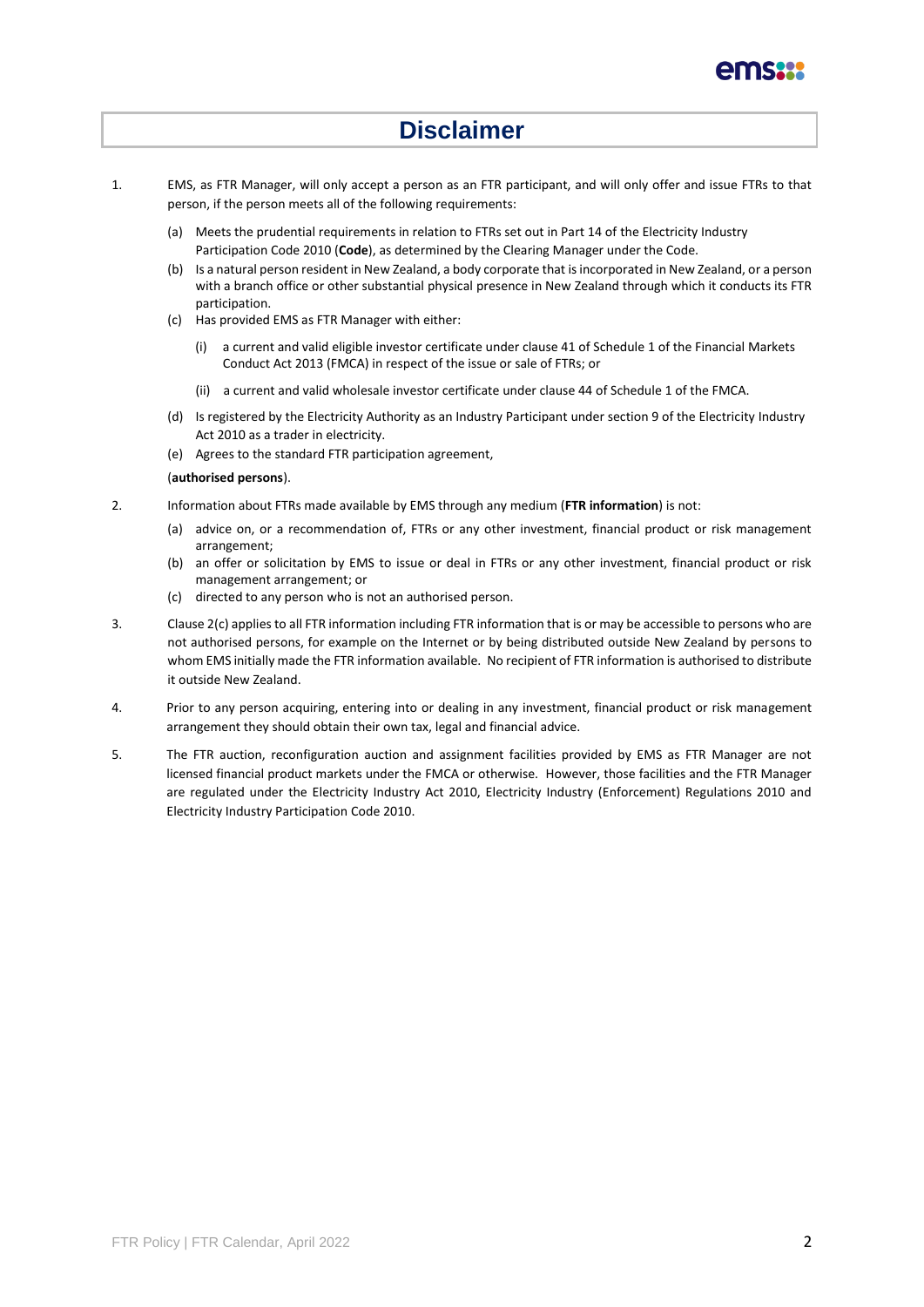

### **Table of Contents**

| 5. |  |
|----|--|
|    |  |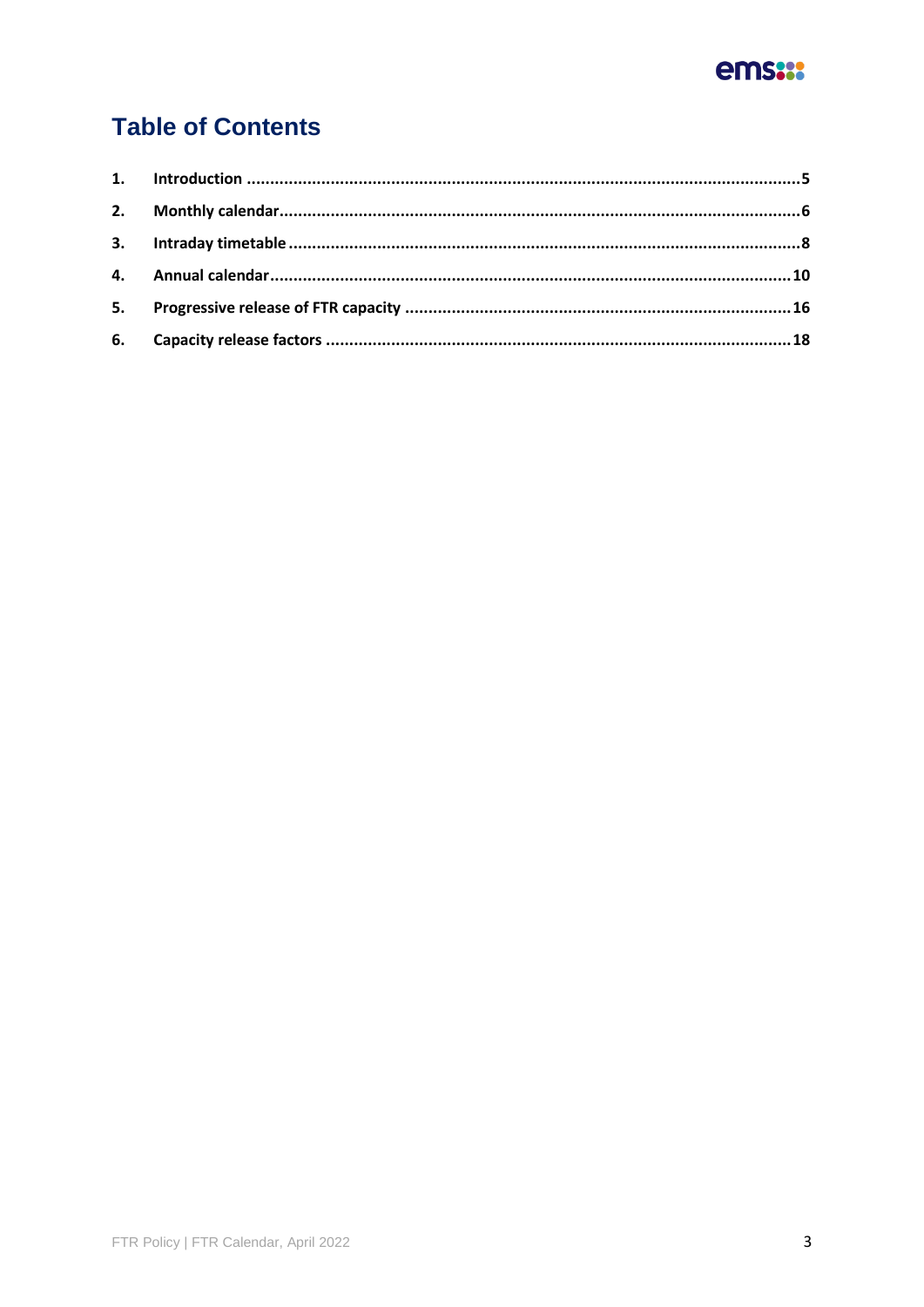### **Document History**

| <b>Version</b> | <b>Date</b> | <b>Status</b> | <b>Edited By</b> | <b>Revision Description</b>                                                                                                                                                                                 |
|----------------|-------------|---------------|------------------|-------------------------------------------------------------------------------------------------------------------------------------------------------------------------------------------------------------|
| 0.1            | 30/11/2012  | Released      | <b>EMS</b>       | Initial draft.                                                                                                                                                                                              |
| 1.0            | 24/01/2013  | Released      | <b>EMS</b>       | Draft removed. Minor changes.                                                                                                                                                                               |
| 1.1            | 25/03/2013  | Released      | <b>EMS</b>       | Updated based on variation to the<br>Allocation Plan to defer the FTR market<br>start to June 2013. Minor change to Fig 2.                                                                                  |
| 1.2            | 30/04/2013  | Released      | <b>EMS</b>       | Minor spelling correction in Fig 1. Updated<br>capacity release factor in Fig 8 on first<br>November FTR auction in August 2013.                                                                            |
| 1.3            | 15/05/2013  | Released      | <b>EMS</b>       | Updates to 2013 and 2014 Calendars.<br>Update to Grid Owner Schedule -<br>providing files on -12 BD. Updates to Fig 1,<br>Fig 3, Fig 4, Fig 5 and Fig 6                                                     |
| 1.4            | 18/11/2013  | Released      | <b>EMS</b>       | Change to bid window (effective from 1<br>January 2014) - update to Fig 1, auction<br>day timeline in Section 3. Other minor<br>wording changes to remove comments<br>related to market startup activities. |
| 1.5            | 28/02/2014  | Released      | <b>EMS</b>       | Updated Outage Mapping schedule.                                                                                                                                                                            |
| 1.6            | 30/04/2014  | <b>Draft</b>  | <b>EMS</b>       | Inclusion of changes derived from the<br>approved Allocation Plan 2014                                                                                                                                      |
| 1.7            | 28/10/2014  | Released      | <b>EMS</b>       | Changed horizons for Auctions and<br>Capacity Release Factors.                                                                                                                                              |
| 1.8            | 24/11/2014  | Released      | <b>EMS</b>       | Updated Disclaimer to reflect FMCA<br>changes                                                                                                                                                               |
| 1.9            | 06/04/2016  | Released      | <b>EMS</b>       | Apply fix to FTR Calendar for May 2016<br>(Figure 6)                                                                                                                                                        |
| 1.10           | 16/08/2016  | Released      | <b>EMS</b>       | Change made on page 6 to correctly define<br>duration of bid window                                                                                                                                         |
| 1.11           | 18/10/2016  | Released      | <b>EMS</b>       | Update to annual calendars, auction<br>horizons, and capacity release up to April<br>2017.                                                                                                                  |
| 1.12           | 6/12/2016   | Released      | <b>EMS</b>       | Update for change to Auction Iterations as<br>a result of AP16.                                                                                                                                             |
| 1.13           | 1/07/2019   | Released      | <b>EMS</b>       | Update to annual calendar up to FEB 2021                                                                                                                                                                    |
| 1.14           | 1/09/2020   | Released      | <b>EMS</b>       | Update to annual calendar up to APR 2023                                                                                                                                                                    |
| 1.15           | 05/04/2022  | Released      | E<br>Oosterbaan  | Add new public holiday Matariki and<br>adjust December auctions to avoid<br>auctions and publications on the last days<br>of the year before Summer holidays.<br>Update to Annual calendar up to FEB 2025   |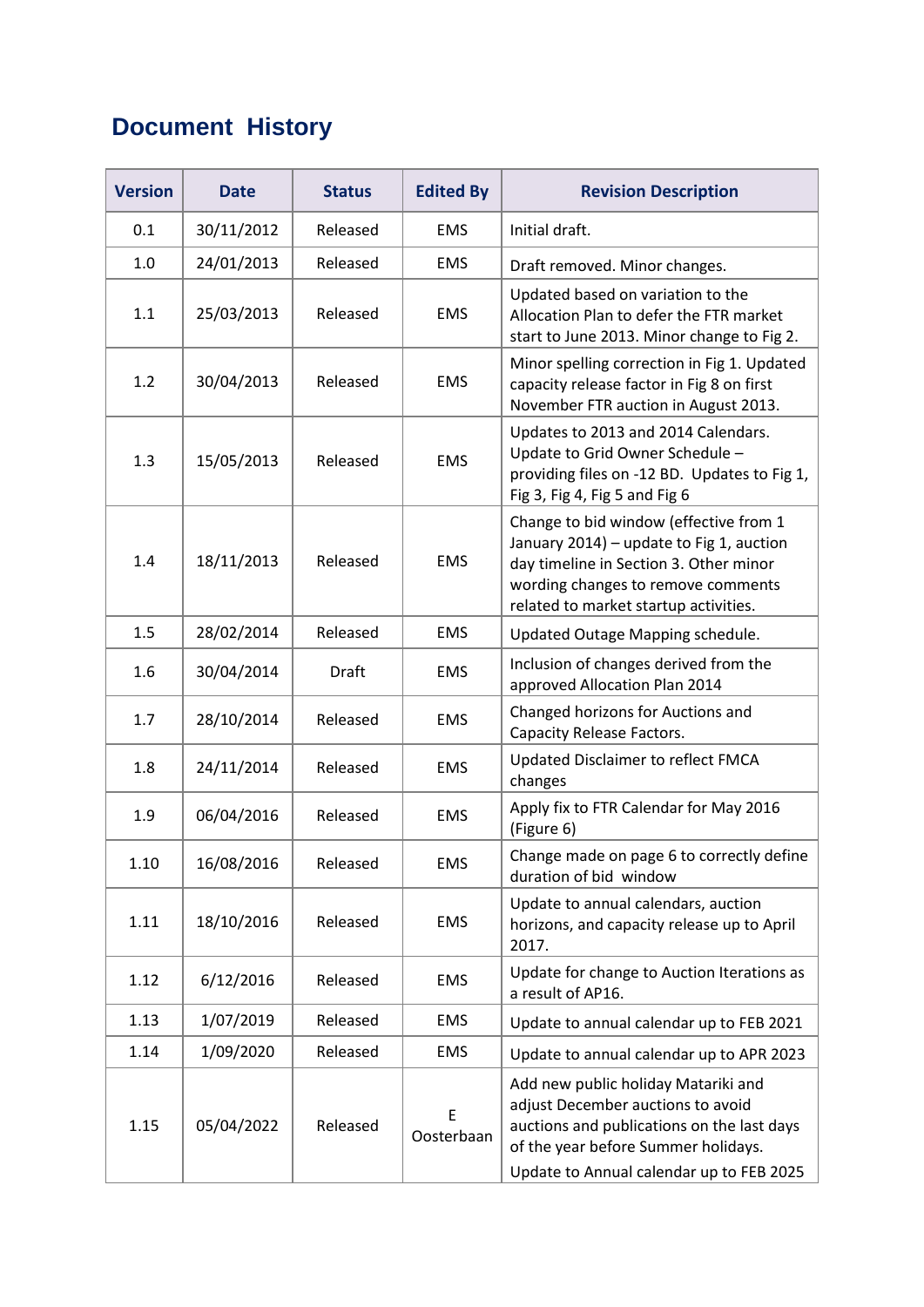

# **1. Introduction**

The FTR Allocation Plan provides in section 3.5 that the FTR Manager will publish and keep up to date as an FTR policy an FTR Calendar that will include the information in sections 3.1 to 3.4 of the Auction Rules. The FTR Calendar will be published as far ahead as practicable to give FTR Participants and other service providers ample notice of forthcoming events in the FTR market.

#### **PROCESS FOR DEVELOPING THE POLICY**

Section 1.6 of the FTR Allocation Plan provides further that the FTR Manager will develop these FTR Policies transparently with the industry through:

- Open publication of current and proposed policies and their rationale
- Considering feedback from interested parties
- Use of an FTR users' group
- Keeping the industry up to date
- Advising the Authority on developments as they arise

The FTR Manager will operate a public website that will provide access to consultations on the FTR Allocation Plan and FTR policies, including the change process for these, and submissions received.

#### **THE CONTENTS OF THE CALENDAR**

As specified in sections 3.1 – 3.4 of the FTR Allocation Plan the calendar will include;

- The schedule of FTR auctions and FTR periods (months) that will be auctioned at each auction over a period of 2 years.
- The Capacity Release Factor. This indicates how much of the available FTR capacity will be made available in the upcoming auctions.
- The pattern of information releases leading up to and following each auction. In particular the auction notices.

#### **GL O S S A R Y**

Please refer to the FTR Glossary for an explanation of terms used in this policy<sup>1</sup>.

<sup>1</sup> Available at *[www.ftr.co.nz](http://www.ftr.co.nz/)*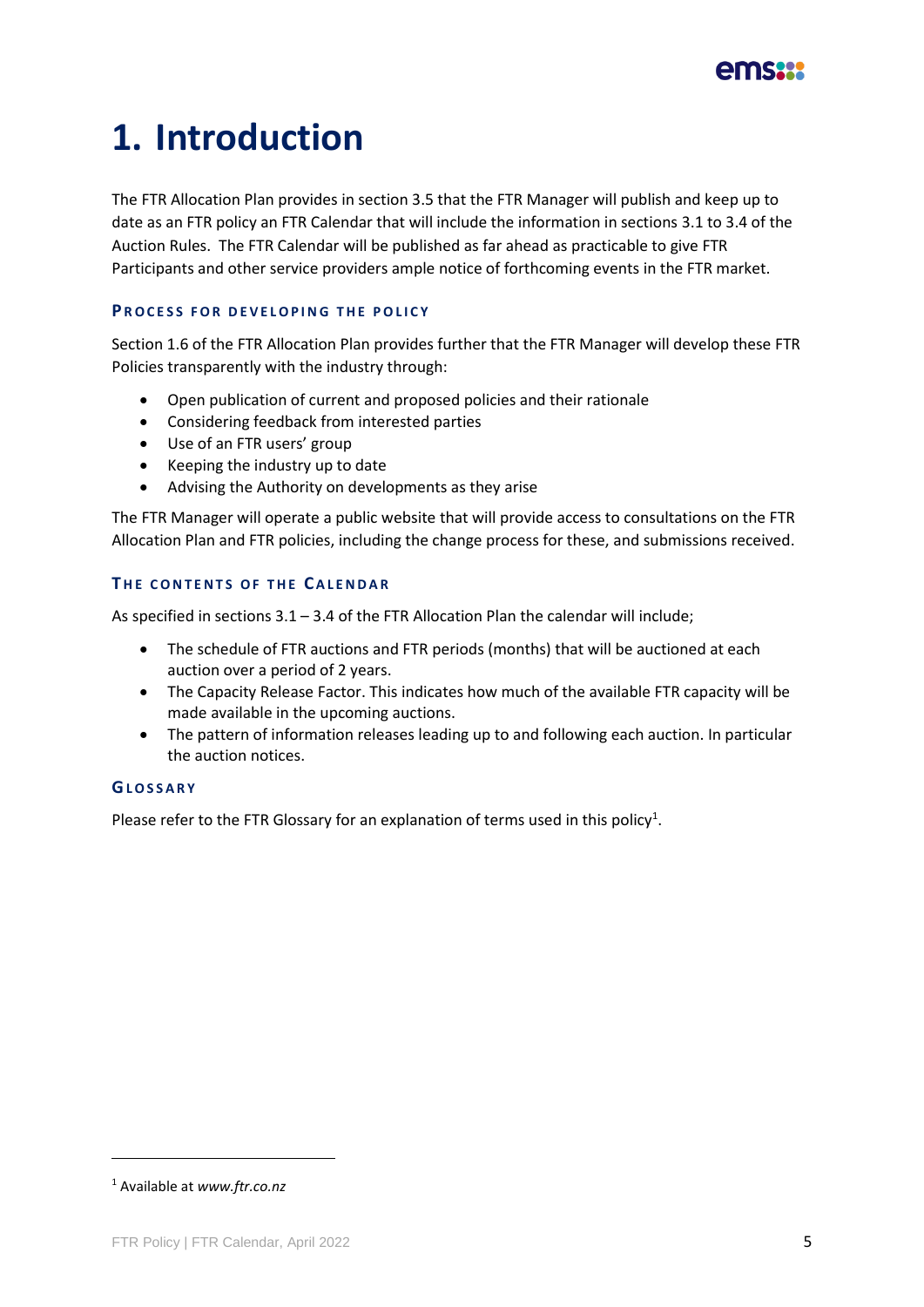

## **2. Monthly calendar**

This figure shows the cycle of information flows and FTR market related activities that will repeat each month. The pattern is based on the rule that the Primary Auction will be held on the first Wednesday of the month that falls at least seven business days into the month.

#### **Figure 1 - Monthly pattern of FTR market activity**

| Business days (BD)                | FTR Auction information                                                                                | Assignment &<br>Prudentials                        |                                                                                                      |  |  |  |  |  |  |
|-----------------------------------|--------------------------------------------------------------------------------------------------------|----------------------------------------------------|------------------------------------------------------------------------------------------------------|--|--|--|--|--|--|
| 12 BD before PA                   | Auction notice number 1: auction details, and<br>Grid owner provides network model & associated files. | Able<br>đ                                          |                                                                                                      |  |  |  |  |  |  |
| 10 BD before PA                   | FTR Grid information available on FIS.<br>Monthly report to the Authority.                             | except during the auction<br>assign<br><b>FTRS</b> |                                                                                                      |  |  |  |  |  |  |
|                                   |                                                                                                        | continuously                                       | M advises prudential limits for each participant and prudential liability per FTR daily at $11.00\,$ |  |  |  |  |  |  |
|                                   | FTR rentals amount for previous month to CM.                                                           |                                                    |                                                                                                      |  |  |  |  |  |  |
| PA on Wednesday<br>>6 BD into the | PRIMARY AUCTION (PA) Bid window 12:00 - 16:30.                                                         |                                                    |                                                                                                      |  |  |  |  |  |  |
| calendar month                    | PA results 16:00 on day following auction.                                                             |                                                    |                                                                                                      |  |  |  |  |  |  |
|                                   |                                                                                                        |                                                    |                                                                                                      |  |  |  |  |  |  |
| VA held the                       |                                                                                                        |                                                    |                                                                                                      |  |  |  |  |  |  |
| Wednesday                         | VARIATION AUCTION (VA) Bid window 12:00 - 16:30.                                                       |                                                    |                                                                                                      |  |  |  |  |  |  |
| following PA                      | VA results 16:00 on day following auction.                                                             |                                                    |                                                                                                      |  |  |  |  |  |  |
|                                   |                                                                                                        |                                                    |                                                                                                      |  |  |  |  |  |  |
|                                   | CM settles previous month on $20^{\text{th}}$ of calendar month.                                       |                                                    |                                                                                                      |  |  |  |  |  |  |
| 12 BD before PA                   | Auction notice number 1: auction details, and<br>Grid owner provides network model & associated files. |                                                    |                                                                                                      |  |  |  |  |  |  |
| 10 BD before PA                   | FTR Grid information available on FIS.                                                                 |                                                    |                                                                                                      |  |  |  |  |  |  |
|                                   | Monthly report to the Authority.                                                                       |                                                    |                                                                                                      |  |  |  |  |  |  |
|                                   |                                                                                                        |                                                    |                                                                                                      |  |  |  |  |  |  |

#### Monthly pattern of notifications, FTR auctions and prudential checks.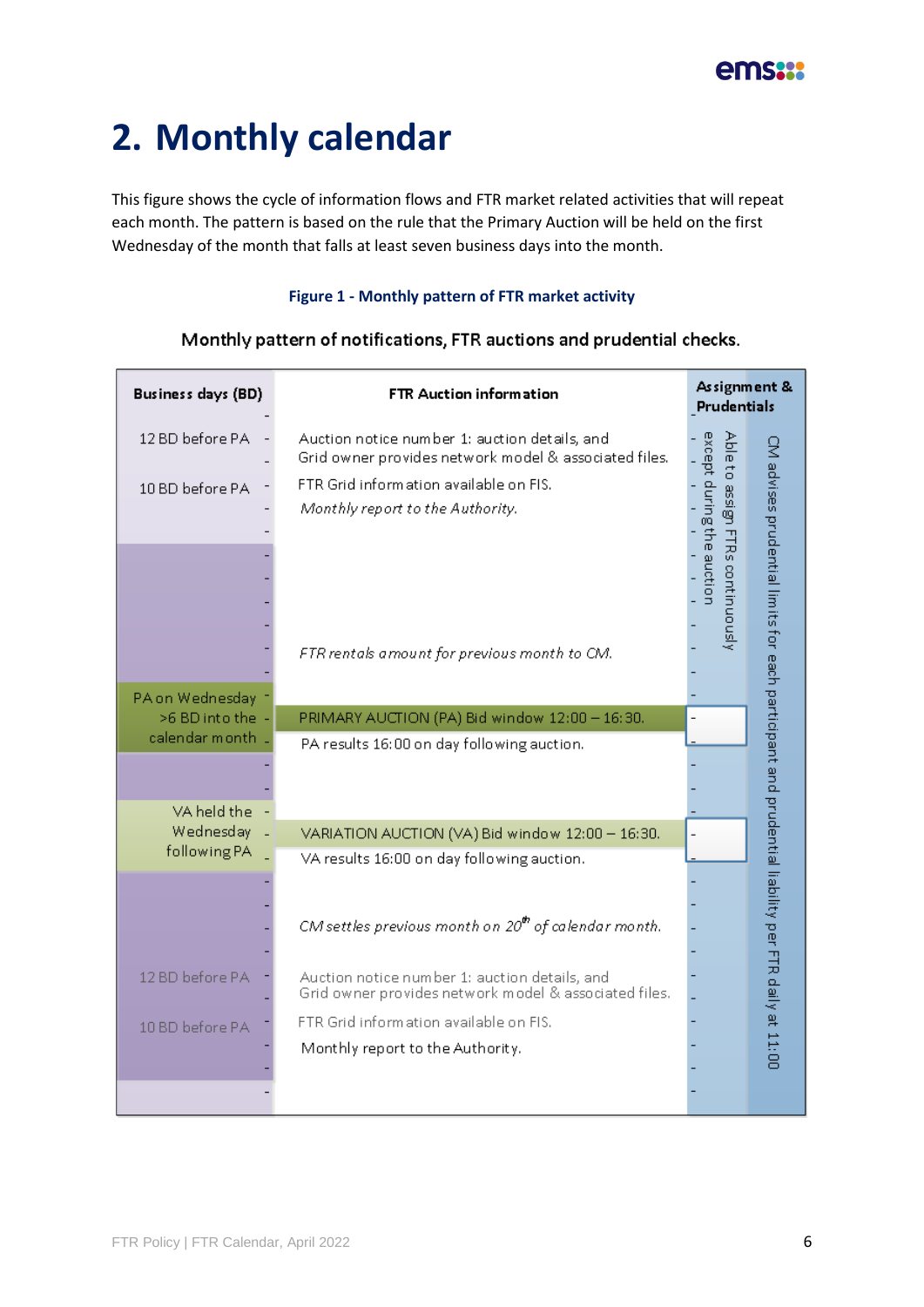

Normal FTR grid configuration information will be made available on the FIS ten business days prior to the Primary Auction each month.

The Grid Owner is to provide the Network Model, Asset Map and associated files including Outage File two business days before the FTR capacity is released.

For more detail on the sequence of events around the auction see the following section Intraday Timetable.

#### **AUCTION NOTICE**

There will be one auction notice published on the FIS each month:

The notice, issued twelve business days prior to the first of two auctions held each month, includes all the information on the upcoming Auction that is known in advance of receiving and analysing the grid information from the Grid Owners, including:

- Auction identifier
- the FTR Periods for which FTRs will be offered (availability horizon)
- the Bid Window when bids will be accepted
- the time when the auction results are expected to be published

In addition, special auction notices will be provided should there be any change of information, including change of status (open/suspended/closed) and if the auction status is suspended, including the reason.

If a participant becomes aware of a significant change to the planned outages on the Grid after the auction notices and Grid information have been published then it should notify the FTR Manager. The FTR Manager will discuss the changes with the Grid Owner and determine if the Grid information should be revised. The FTR Manager will endeavour to minimise uncertainty by only providing a single update in such circumstances.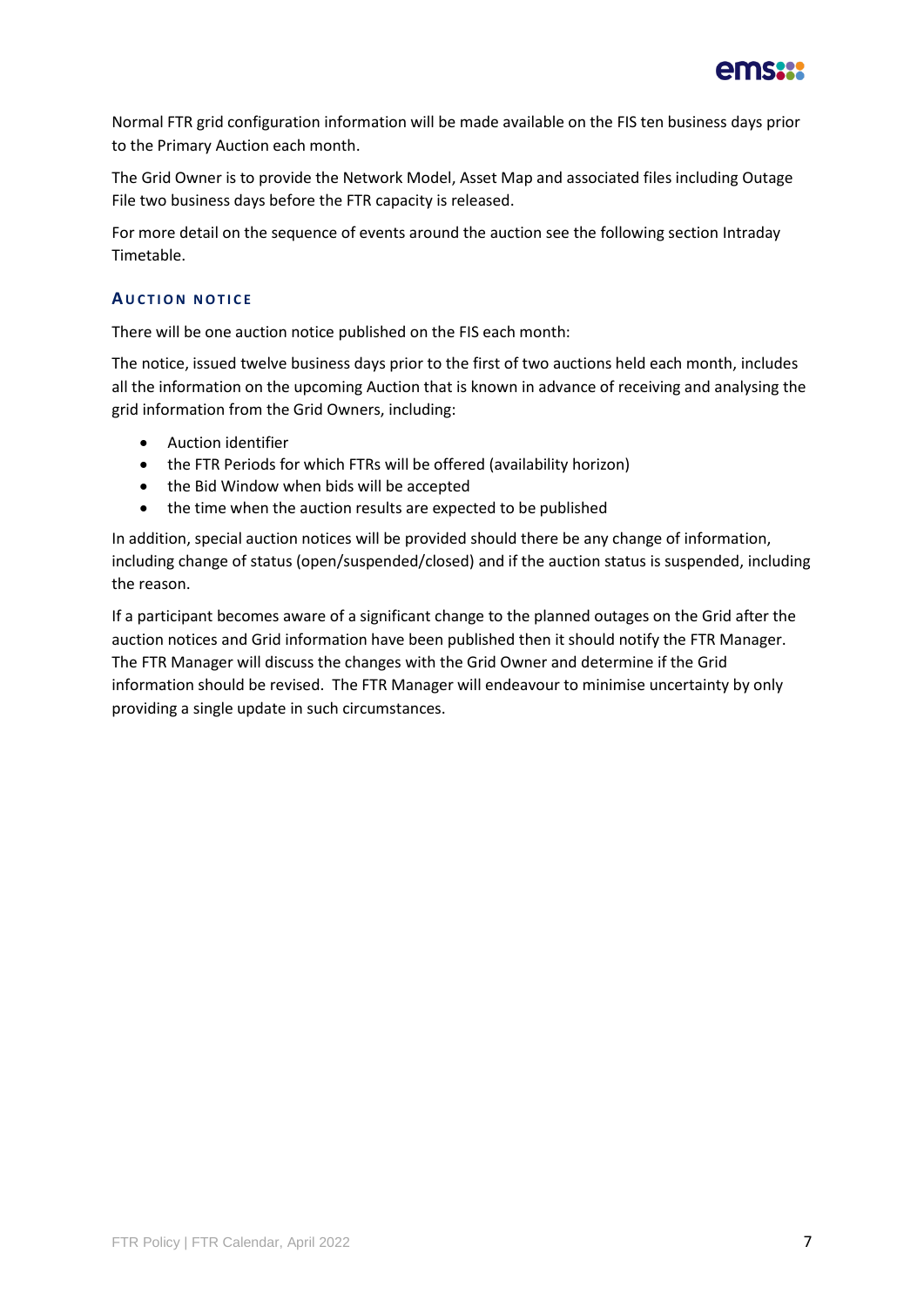

### **3. Intraday timetable**

#### **NO R M A L D A Y S (O T H E R T H A N B D 0 A N D B D 1 )**

**Continuous** Requests for Assignments will be accepted at any time **11:00 a.m.** Every FTR Participant's Prudential Trading Limit, the Maximum Initial Margin and the Daily Settlement Price are advised to the FTR Manager by the Clearing Manager

#### **AU C T I O N D A Y S (B D 0 )**

| 7:00 a.m.                  | Prudentials available for each participant are locked by the Clearing Manager                                                                                                                                         |
|----------------------------|-----------------------------------------------------------------------------------------------------------------------------------------------------------------------------------------------------------------------|
|                            | No requests to register an Assignment will be accepted from 7:00 a.m.                                                                                                                                                 |
| 11:00 a.m.                 | Every FTR Participant's Prudential Trading Limit, the Maximum Initial Margin and the<br>Daily Settlement Price are advised to the FTR Manager by the Clearing Manager                                                 |
| 12:00 p.m.<br>to 4:30 p.m. | <b>Bid Window</b>                                                                                                                                                                                                     |
| 5:00 p.m.                  | The FTR Manager advises the Clearing Manager of each FTR Participant's Allocated<br>Prudential Amount, being the prudentials that would be allocated to each market<br>participant if all of their bids were accepted |
|                            | Processing of bids commences                                                                                                                                                                                          |

### **DAY FOLLOWING AN AUCTION (BD 1)**

|              | 11:00 a.m. Every FTR Participant's Prudential Trading Limit, the Maximum Initial Margin and the<br>Daily Settlement Price are advised to the FTR Manager by the Clearing Manager                  |
|--------------|---------------------------------------------------------------------------------------------------------------------------------------------------------------------------------------------------|
| By 4:00 p.m. | The auction results are published: the FTR Manager registers the awarded FTRs<br>(from which point FTR Participants can see the change in the FTR Register) and<br>notifies the Clearing Manager. |
|              | The Clearing Manager can now determine the prudentials required to cover the<br>successful bids                                                                                                   |
|              | Requests for Assignments will be accepted from 4:00 p.m.                                                                                                                                          |

#### **TWO DAYS FOLLOWING AN AUCTION (BD 2)**

**Continuous** Requests for Assignments will be accepted at any time **11:00 a.m.** Every FTR Participant's Prudential Trading Limit, the Maximum Initial Margin and the Daily Settlement Price are advised to the FTR Manager by the Clearing Manager The Prudential Trading Limits now take into account newly registered FTRs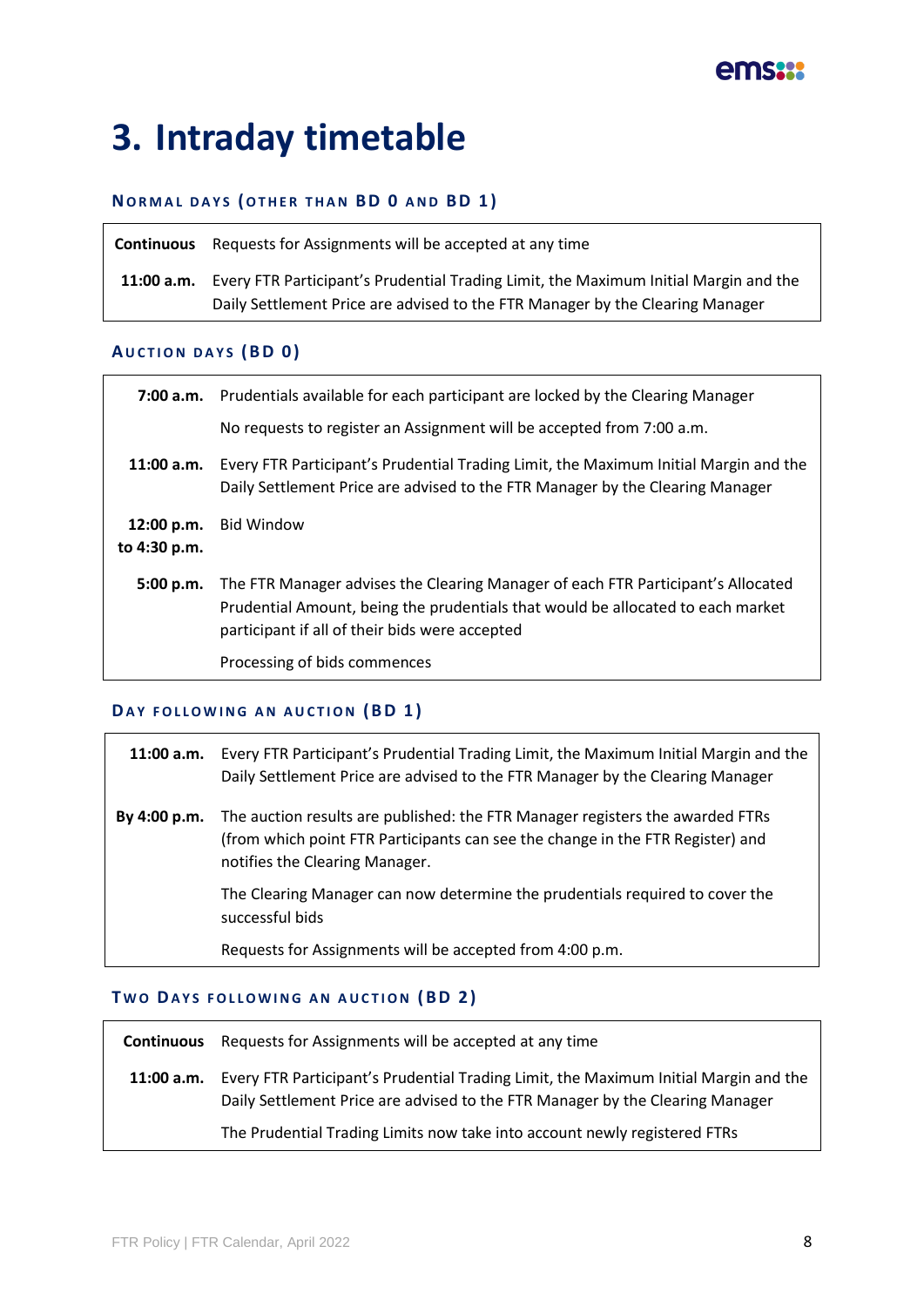

The sequence of events and restrictions is shown in the table below. This is replicated in the FTR Policy on Prudential Requirements. For further detail on the transfer of prudential information between the Clearing Manager and the FTR Manager see the FTR Policy on Prudential Requirements.

#### **Figure 2 - Pattern of bids, prudential information and assignment restrictions for each FTR auction**

| DAY |                     |                                                                                                                   |                                                                                                                                                                                                           |                                       |                                                                  |                                                                                                                   |
|-----|---------------------|-------------------------------------------------------------------------------------------------------------------|-----------------------------------------------------------------------------------------------------------------------------------------------------------------------------------------------------------|---------------------------------------|------------------------------------------------------------------|-------------------------------------------------------------------------------------------------------------------|
| -1  | Days before auction | 24:00<br>02:00<br>04:00<br>06:00<br>08:00<br>10:00<br>12:00<br>14:00<br>16:00<br>18:00<br>20:00<br>22:00<br>24:00 | <b>CM provides FM:</b><br><b>Prudential Trading Limit (PTL) +</b><br>⇐<br>Maximum Initial Margin (MIM) +<br>Daily Settlement Price (DSP)                                                                  | Continuous<br>assignment<br>allowed   | Routine<br>prudential<br>arrangements                            | 24:00<br>02:00<br>04:00<br>06:00<br>08:00<br>10:00<br>12:00<br>14:00<br>16:00<br>18:00<br>20:00<br>22:00<br>24:00 |
|     |                     | 02:00<br>04:00<br>06:00<br>08:00<br>10:00                                                                         |                                                                                                                                                                                                           |                                       | <b>Prudentials</b>                                               | 02:00<br>04:00<br>06:00<br>08:00<br>10:00                                                                         |
| 0   | Auction day         | 12:00<br>14:00<br>16:00<br>18:00                                                                                  | CM provides FM: PTL + MIM + DSP<br>$\Leftarrow$<br>(Includes DSP for new FTRs to be auctioned)<br><b>Auction bid window</b><br>FM advises CM allotment of prudential<br>to cover all bids being processed |                                       | reflect<br>assignments up<br>to 07:00                            | 12:00<br>14:00<br>16:00<br>18:00                                                                                  |
|     |                     | 20:00<br>22:00<br>24:00                                                                                           |                                                                                                                                                                                                           | <b>No</b><br>assignments<br>permitted | <b>Prudentials</b>                                               | 20:00<br>22:00<br>24:00                                                                                           |
| 1   | Day after auction   | 02:00<br>04:00<br>06:00<br>08:00<br>10:00<br>12:00<br>14:00                                                       | Process auction<br>$\iff$ CM provides FM: PTL + MIM + DSP.<br>(PTL includes prudentials not allotted to FTR bids)<br>FM advises CM updated FTR position, allotted<br>$\leftarrow$                         |                                       | reflect cover<br>required if all<br>bid portfolios<br>successful | 02:00<br>04:00<br>06:00<br>08:00<br>10:00<br>12:00<br>14:00                                                       |
|     |                     | 16:00<br>18:00<br>20:00<br>22:00<br>24:00                                                                         | prudentials and auction results published                                                                                                                                                                 |                                       |                                                                  | 16:00<br>18:00<br>20:00<br>22:00<br>24:00                                                                         |
| 2   | tatus<br>Normal st  | 02:00<br>04:00<br>06:00<br>08:00<br>10:00<br>12:00<br>14:00<br>16:00<br>18:00<br>20:00<br>22:00<br>24:00          | CM provides FM: PTL + MIM + DSP.<br>(PTL refreshed to take cleared bids into account)                                                                                                                     | Continuous<br>assignment<br>allowed   | Routine<br>prudential<br>arrangements                            | 02:00<br>04:00<br>06:00<br>08:00<br>10:00<br>12:00<br>14:00<br>16:00<br>18:00<br>20:00<br>22:00<br>24:00          |

**INTRA DAY TIMING FOR AUCTION BIDS, ASSIGNMENTS AND ASSESSMENT OF PRUDENTIAL REQUIREMENTS**

**DAY**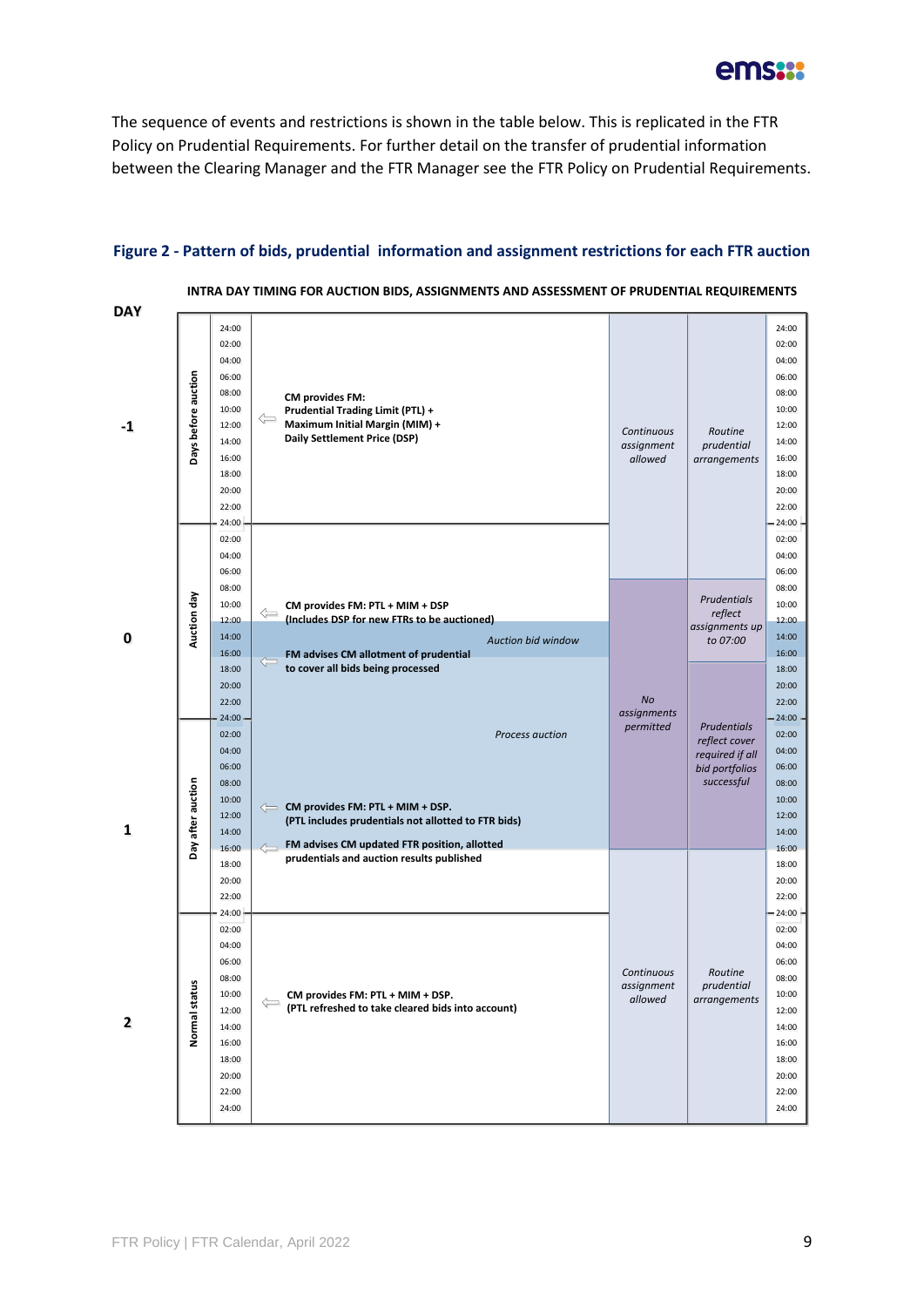

### **4. Annual calendar**

The rules and pattern discussed in the previous sections are reflected in the calendars shown below.

| What                                                                                        | When                                                                                                                                                     | <b>Symbol</b> |
|---------------------------------------------------------------------------------------------|----------------------------------------------------------------------------------------------------------------------------------------------------------|---------------|
| Auction notice                                                                              |                                                                                                                                                          |               |
| Grid Owner to provide network model and<br>associated files                                 | 12 Business Days (BD)<br>before Primary Auction (PA)                                                                                                     | A             |
| FTR Grid information posted to the FTR<br>Information System (includes indicative capacity) | 10 Business Days (BD) before Primary<br>Auction (PA)                                                                                                     | B             |
| <b>Primary Auction (PA) bid window</b><br>Results posted on following day                   | <b>Primary Auction (PA)</b><br>Primary Auction will be held on the<br>first Wednesday of the month that falls<br>at least 7 business days into the month | $\mathsf{C}$  |
| <b>Variation Auction (VA) bid window</b><br>Results posted on following day                 | <b>Variation Auction (VA)</b><br>One week after the PA                                                                                                   | D             |
| Public holiday including Wellington Anniversary                                             |                                                                                                                                                          | E             |

#### **Figure 3 – Key to FTR Annual Calendars**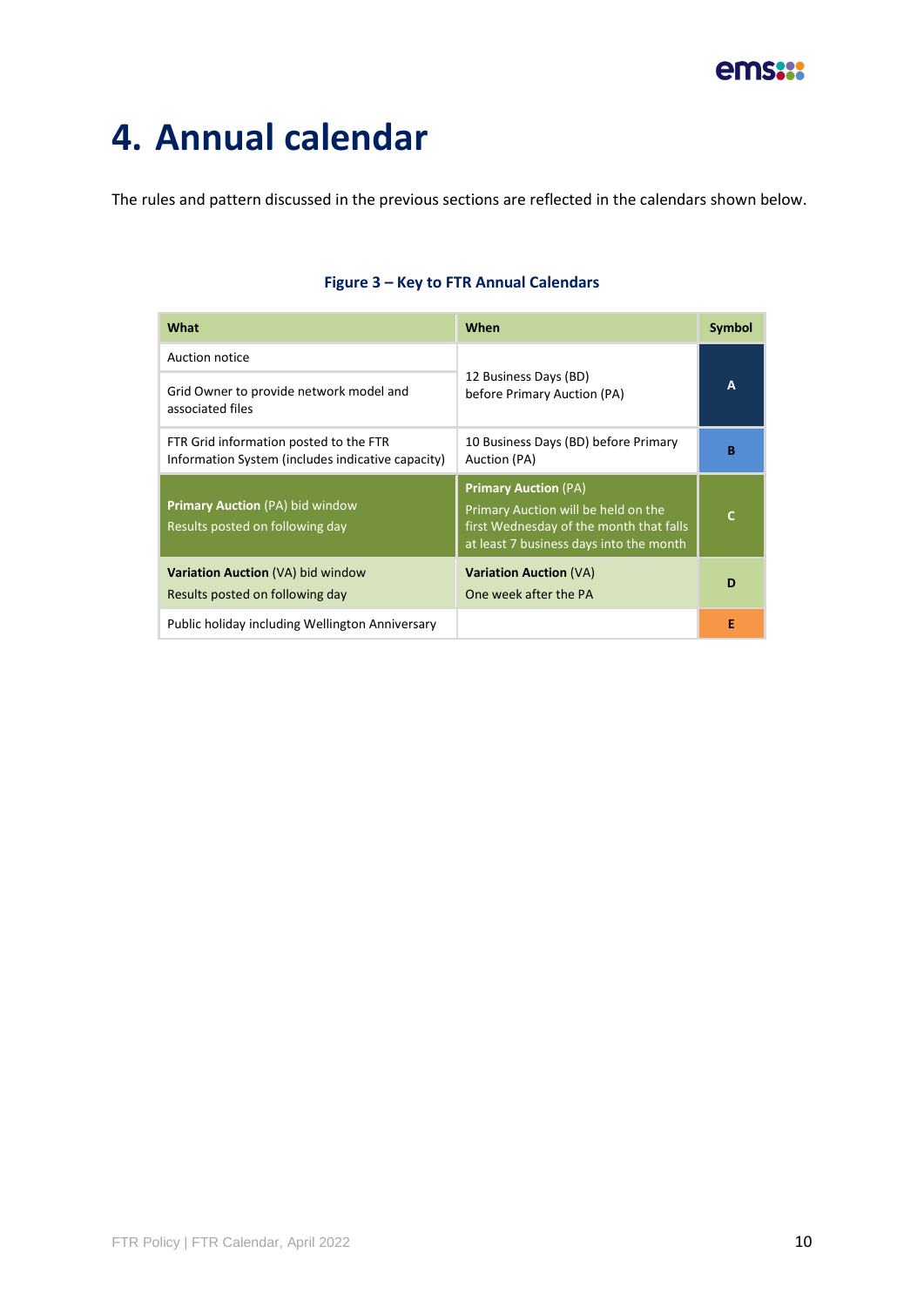# 

|    |    |    | <b>MARCH</b> |    |    |    |                | <b>APRIL</b> |    |    |    |                |
|----|----|----|--------------|----|----|----|----------------|--------------|----|----|----|----------------|
| M  |    | W  | т            | F  | S  | S  | M              | т            | W  | T  | F  |                |
|    | 1  | 2  | 3            | 4  | 5  | 6  |                |              |    |    | 1  | $\overline{2}$ |
| 7  | 8  | 9  | 10           | 11 | 12 | 13 | $\overline{4}$ | 5            | 6  | 7  | 8  | 9              |
| 14 | 15 | 16 | 17           | 18 | 19 | 20 | 11             | 12           | 13 | 14 | 15 | 16             |
| 21 | 22 | 23 | 24           | 25 | 26 | 27 | 18             | 19           | 20 | 21 | 22 | 23             |
| 28 | 29 | 30 | 31           |    |    |    | 25             | 26           | 27 | 28 | 29 | 30             |

|                |    |    | <b>MARCH</b> |    |    |    | <b>APRIL</b>   |    |    |    |    |    |    |  |
|----------------|----|----|--------------|----|----|----|----------------|----|----|----|----|----|----|--|
| M.             | г  | W  | Т            | F  | 'S | S  | M              | т  | W  | т  | F  | S  | S. |  |
|                | 1  | 2  | 3            | 4  | 5  | 6  |                |    |    |    |    | 2  | 3  |  |
| $\overline{7}$ | 8  | 9  | 10           | 11 | 12 | 13 | $\overline{4}$ | 5  | 6  | 7  | 8  | 9  | 10 |  |
| 14             | 15 | 16 | 17           | 18 | 19 | 20 | 11             | 12 | 13 | 14 | 15 | 16 | 17 |  |
| 21             | 22 | 23 | 24           | 25 | 26 | 27 | 18             | 19 | 20 | 21 | 22 | 23 | 24 |  |
| 28             | 29 | 30 | 31           |    |    |    | 25             | 26 | 27 | 28 | 29 | 30 |    |  |

**MAY JUNE**

|                |    |    | <b>MAY</b> |    |    |    |                 |                | <b>JUNE</b> |                |    |    |  |
|----------------|----|----|------------|----|----|----|-----------------|----------------|-------------|----------------|----|----|--|
| M              | т  | W  | Т          | F  | S  | S  | M               |                | W           | т              | F  | S  |  |
|                |    |    |            |    |    | 1  |                 |                | 1           | $\overline{2}$ | 3  | 4  |  |
| $\overline{2}$ | 3  | 4  | 5          | 6  | 7  | 8  | $6\phantom{1}6$ | $\overline{7}$ | 8           | 9              | 10 | 11 |  |
| 9              | 10 | 11 | 12         | 13 | 14 | 15 | 13              | 14             | 15          | 16             | 17 | 18 |  |
| 16             | 17 | 18 | 19         | 20 | 21 | 22 | 20              | 21             | 22          | 23             | 24 | 25 |  |
| 23             | 24 | 25 | 26         | 27 | 28 | 29 | 27              | 28             | 29          | 30             |    |    |  |
| 30             | 31 |    |            |    |    |    |                 |                |             |                |    |    |  |

|                | <b>JULY</b> |    |    |    |    |    |  |    |    |    | <b>AUGUST</b> |    |    |    |
|----------------|-------------|----|----|----|----|----|--|----|----|----|---------------|----|----|----|
| M              | т           | W  | П  | F  | S. | S  |  | M  |    | W  | т             | F  | S  |    |
|                |             |    |    | 1  | 2  | 3  |  | 1  | 2  | 3  | 4             | 5  | 6  | 7  |
| $\overline{4}$ | 5           | 6  | 7  | 8  | 9  | 10 |  | 8  | 9  | 10 | 11            | 12 | 13 | 14 |
| 11             | 12          | 13 | 14 | 15 | 16 | 17 |  | 15 | 16 | 17 | 18            | 19 | 20 | 21 |
| 18             | 19          | 20 | 21 | 22 | 23 | 24 |  | 22 | 23 | 24 | 25            | 26 | 27 | 28 |
| 25             | 26          | 27 | 28 | 29 | 30 | 31 |  | 29 | 30 | 31 |               |    |    |    |

| <b>JULY</b> |    |    |    |    |    |    |               |    |    |    |  |
|-------------|----|----|----|----|----|----|---------------|----|----|----|--|
|             |    |    |    |    |    |    | <b>AUGUST</b> |    |    |    |  |
|             |    |    |    |    |    |    |               |    |    |    |  |
|             |    |    |    |    |    |    |               |    |    |    |  |
| 26          | 27 | 28 | 29 | 27 | 28 | 29 | 30            |    |    |    |  |
| 19          | 20 | 21 | 22 | 20 | 21 | 22 | 23            | 24 | 25 | 26 |  |
| 12          | 13 | 14 | 15 | 13 | 14 | 15 | 16            | 17 | 18 | 19 |  |
| 5           | 6  | 7  | 8  | 6  | 7  | 8  | 9             | 10 | 11 | 12 |  |

|                |                |    | AUGUST |                |    |                |    |    |    |  |  |  |  |  |  |  |
|----------------|----------------|----|--------|----------------|----|----------------|----|----|----|--|--|--|--|--|--|--|
|                |                | S  | M      |                | W  |                | F  |    |    |  |  |  |  |  |  |  |
| 1              | $\overline{2}$ | 3  | 1      | $\overline{2}$ | 3  | $\overline{4}$ | 5  | 6  | 7  |  |  |  |  |  |  |  |
| 8              | 9              | 10 | 8      | 9              | 10 | 11             | 12 | 13 | 14 |  |  |  |  |  |  |  |
| 15             | 16             | 17 | 15     | 16             | 17 | 18             | 19 | 20 | 21 |  |  |  |  |  |  |  |
| $\overline{2}$ | 23             | 24 | 22     | 23             | 24 | 25             | 26 | 27 | 28 |  |  |  |  |  |  |  |
| 29             | 30             | 31 | 29     | 30             | 31 |                |    |    |    |  |  |  |  |  |  |  |

|    |    |    | <b>SEPTEMBER</b> |    |    |    | <b>OCTOBER</b> |    |                |    |    |    |              |                |
|----|----|----|------------------|----|----|----|----------------|----|----------------|----|----|----|--------------|----------------|
| M  | т  | W  | π                | F  | S. | S  |                | M  | т              | W  | т  | F  | <sub>S</sub> | <sub>S</sub>   |
|    |    |    | 1                | 2  | 3  | 4  |                |    |                |    |    |    | 1            | $\overline{2}$ |
| 5  | 6  | 7  | 8                | 9  | 10 | 11 |                | 3  | $\overline{4}$ | 5  | 6  | 7  | 8            | 9              |
| 12 | 13 | 14 | 15               | 16 | 17 | 18 |                | 10 | 11             | 12 | 13 | 14 | 15           | 16             |
| 19 | 20 | 21 | 22               | 23 | 24 | 25 |                | 17 | 18             | 19 | 20 | 21 | 22           | 23             |
| 26 | 27 | 28 | 29               | 30 |    |    |                | 24 | 25             | 26 | 27 | 28 | 29           | 30             |
|    |    |    |                  |    |    |    |                | 31 |                |    |    |    |              |                |

| <b>EMBER</b> |                |    |    |    |    |    | <b>OCTOBER</b> |                |    |    |
|--------------|----------------|----|----|----|----|----|----------------|----------------|----|----|
|              | F              | S  | S  | M  | Т  | W  | т              | F              | S  | S  |
| 1            | $\overline{2}$ | 3  | 4  |    |    |    |                |                | 1  | 2  |
| 8            | 9              | 10 | 11 | 3  | 4  | 5  | 6              | $\overline{7}$ | 8  | 9  |
| 15           | 16             | 17 | 18 | 10 | 11 | 12 | 13             | 14             | 15 | 16 |
| 22           | 23             | 24 | 25 | 17 | 18 | 19 | 20             | 21             | 22 | 23 |
| 29           | 30             |    |    | 24 | 25 | 26 | 27             | 28             | 29 | 30 |
|              |                |    |    | 31 |    |    |                |                |    |    |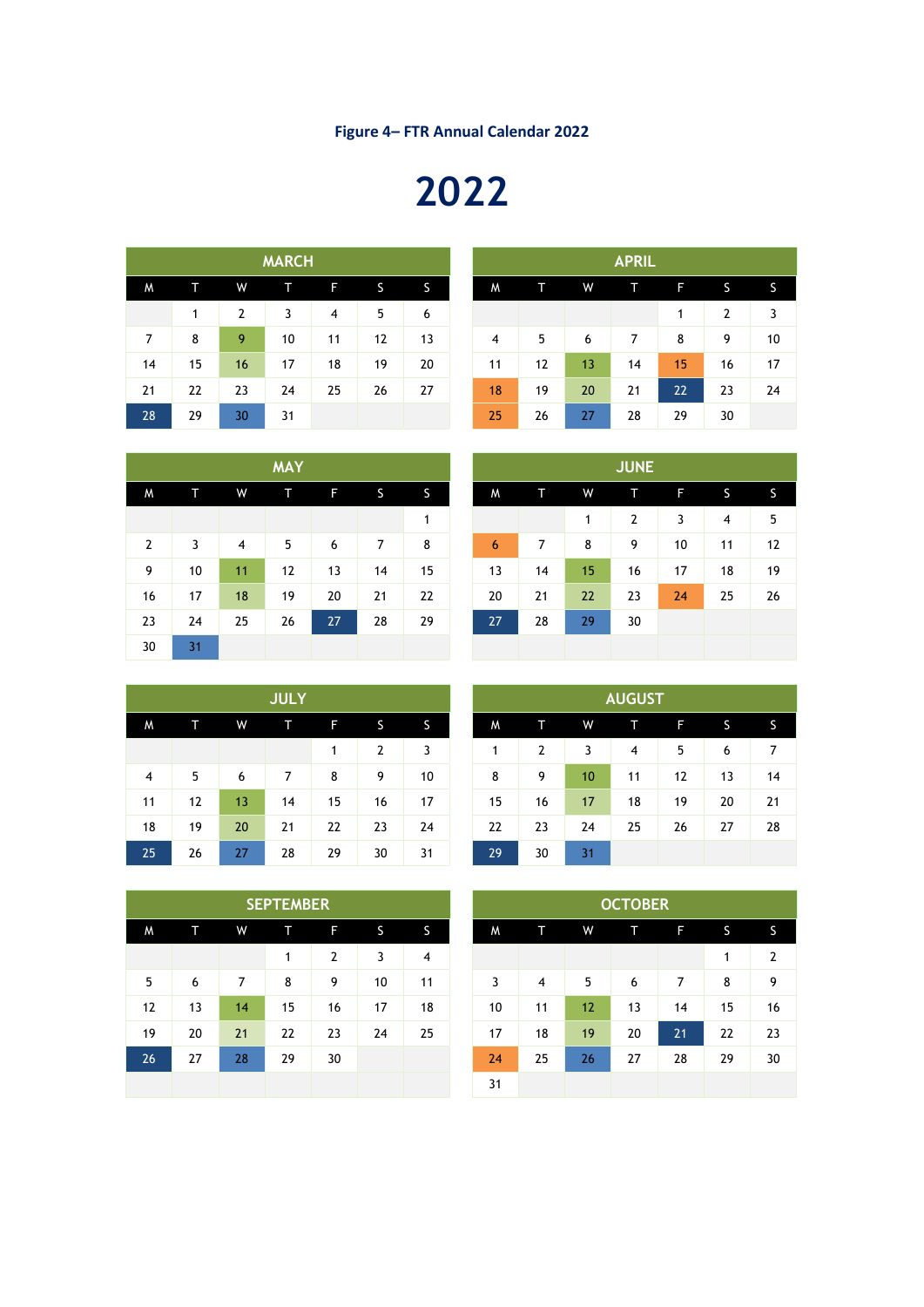**Figure 5 – FTR Annual Calendar 2022-2023**

# 

|                |    |    | <b>NOVEMBER</b> |                |    |    |    |    |    | <b>DECEMBER</b> |    |    |  |
|----------------|----|----|-----------------|----------------|----|----|----|----|----|-----------------|----|----|--|
| M              | т  | W  |                 | F.             | S  | S  | M  |    | W  | Т               | F  | S  |  |
|                | 1  | 2  | 3               | $\overline{4}$ | 5  | 6  |    |    |    | 1               | 2  | 3  |  |
| $\overline{7}$ | 8  | 9  | 10              | 11             | 12 | 13 | 5  | 6  | 7  | 8               | 9  | 10 |  |
| 14             | 15 | 16 | 17              | 18             | 19 | 20 | 12 | 13 | 14 | 15              | 16 | 17 |  |
| 21             | 22 | 23 | 24              | 25             | 26 | 27 | 19 | 20 | 21 | 22              | 23 | 24 |  |
| 28             | 29 | 30 |                 |                |    |    | 26 | 27 | 28 | 29              | 30 | 31 |  |

|                |    |    | <b>NOVEMBER</b> |    |    |    |    |    |    | <b>DECEMBER</b> |    |    |    |
|----------------|----|----|-----------------|----|----|----|----|----|----|-----------------|----|----|----|
| W              | т  | W  | т               | F  | S  | S  | M  |    | W  |                 | F  | S  | S. |
|                | 1  | 2  | 3               | 4  | 5  | 6  |    |    |    |                 | 2  | 3  | 4  |
| 7              | 8  | 9  | 10              | 11 | 12 | 13 | 5  | 6  | 7  | 8               | 9  | 10 | 11 |
| $\overline{4}$ | 15 | 16 | 17              | 18 | 19 | 20 | 12 | 13 | 14 | 15              | 16 | 17 | 18 |
| 21             | 22 | 23 | 24              | 25 | 26 | 27 | 19 | 20 | 21 | 22              | 23 | 24 | 25 |
| 28             | 29 | 30 |                 |    |    |    | 26 | 27 | 28 | 29              | 30 | 31 |    |

### 

|    |                | <b>JANUARY</b> |    |    |    |    |    |    | <b>FEBRUARY</b> |    |    |  |
|----|----------------|----------------|----|----|----|----|----|----|-----------------|----|----|--|
| т  | W              | т              | F  | S. | S  | M  | т  | W  | т               | F  | S  |  |
|    |                |                |    |    | 1  |    |    | 1  | 2               | 3  | 4  |  |
| 3  | $\overline{4}$ | 5              | 6  | 7  | 8  | 6  | 7  | 8  | 9               | 10 | 11 |  |
| 10 | 11             | 12             | 13 | 14 | 15 | 13 | 14 | 15 | 16              | 17 | 18 |  |
| 17 | 18             | 19             | 20 | 21 | 22 | 20 | 21 | 22 | 23              | 24 | 25 |  |
| 24 | 25             | 26             | 27 | 28 | 29 | 27 | 28 |    |                 |    |    |  |
| 31 |                |                |    |    |    |    |    |    |                 |    |    |  |

|    | <b>FEBRUARY</b> |    |    |    |    |    |    |  |  |  |  |  |  |  |
|----|-----------------|----|----|----|----|----|----|--|--|--|--|--|--|--|
| S  | M               | Т  | W  | Т  | F  | S  | S  |  |  |  |  |  |  |  |
| 1  |                 |    | 1  | 2  | 3  | 4  | 5  |  |  |  |  |  |  |  |
| 8  | 6               | 7  | 8  | 9  | 10 | 11 | 12 |  |  |  |  |  |  |  |
| 15 | 13              | 14 | 15 | 16 | 17 | 18 | 19 |  |  |  |  |  |  |  |
| 22 | 20              | 21 | 22 | 23 | 24 | 25 | 26 |  |  |  |  |  |  |  |
| 29 | 27              | 28 |    |    |    |    |    |  |  |  |  |  |  |  |
|    |                 |    |    |    |    |    |    |  |  |  |  |  |  |  |

|    |    |    | <b>MARCH</b> |    |                |    |    | <b>APRIL</b> |    |    |
|----|----|----|--------------|----|----------------|----|----|--------------|----|----|
| M  | т  | W  | T            | F  | S              | S  | M  |              | W  |    |
|    |    | 1  | 2            | 3  | $\overline{4}$ | 5  |    |              |    |    |
| 6  | 7  | 8  | 9            | 10 | 11             | 12 | 3  | 4            | 5  |    |
| 13 | 14 | 15 | 16           | 17 | 18             | 19 | 10 | 11           | 12 |    |
| 20 | 21 | 22 | 23           | 24 | 25             | 26 | 17 | 18           | 19 |    |
| 27 | 28 | 29 | 30           | 31 |                |    | 24 | 25           | 26 | 27 |

|    |    |    | <b>MARCH</b>   |    |    |    |  |  |  |  |  |  |
|----|----|----|----------------|----|----|----|--|--|--|--|--|--|
| W  | т. | W  | т              | F  | S  | S. |  |  |  |  |  |  |
|    |    |    | $\overline{2}$ | 3  | 4  | 5  |  |  |  |  |  |  |
| 6  | 7  | 8  | 9              | 10 | 11 | 12 |  |  |  |  |  |  |
| 13 | 14 | 15 | 16             | 17 | 18 | 19 |  |  |  |  |  |  |
| 20 | 21 | 22 | 23             | 24 | 25 | 26 |  |  |  |  |  |  |
| 27 | 28 | 29 | 30             | 31 |    |    |  |  |  |  |  |  |

|    |    |    | <b>MAY</b> |    |    |    |    |    |    | <b>JUNE</b> |    |
|----|----|----|------------|----|----|----|----|----|----|-------------|----|
| M. |    | W  | Т          | F  | S  | S. | M. | т  | W  |             | Ē  |
| 1  | 2  | 3  | 4          | 5  | 6  | 7  |    |    |    | 1           | 2  |
| 8  | 9  | 10 | 11         | 12 | 13 | 14 | 5  | 6  | 7  | 8           | 9  |
| 15 | 16 | 17 | 18         | 19 | 20 | 21 | 12 | 13 | 14 | 15          | 16 |
| 22 | 23 | 24 | 25         | 26 | 27 | 28 | 19 | 20 | 21 | 22          | 23 |
| 29 | 30 | 31 |            |    |    |    | 26 | 27 | 28 | 29          | 30 |

|    | г              | W  | т  | F  | S  | S  |
|----|----------------|----|----|----|----|----|
|    | $\overline{2}$ | 3  | 4  | 5  | 6  | 7  |
|    | 9              | 10 | 11 | 12 | 13 | 14 |
| 15 | 16             | 17 | 18 | 19 | 20 | 21 |
| 22 | 23             | 24 | 25 | 26 | 27 | 28 |
| 29 | 30             | 31 |    |    |    |    |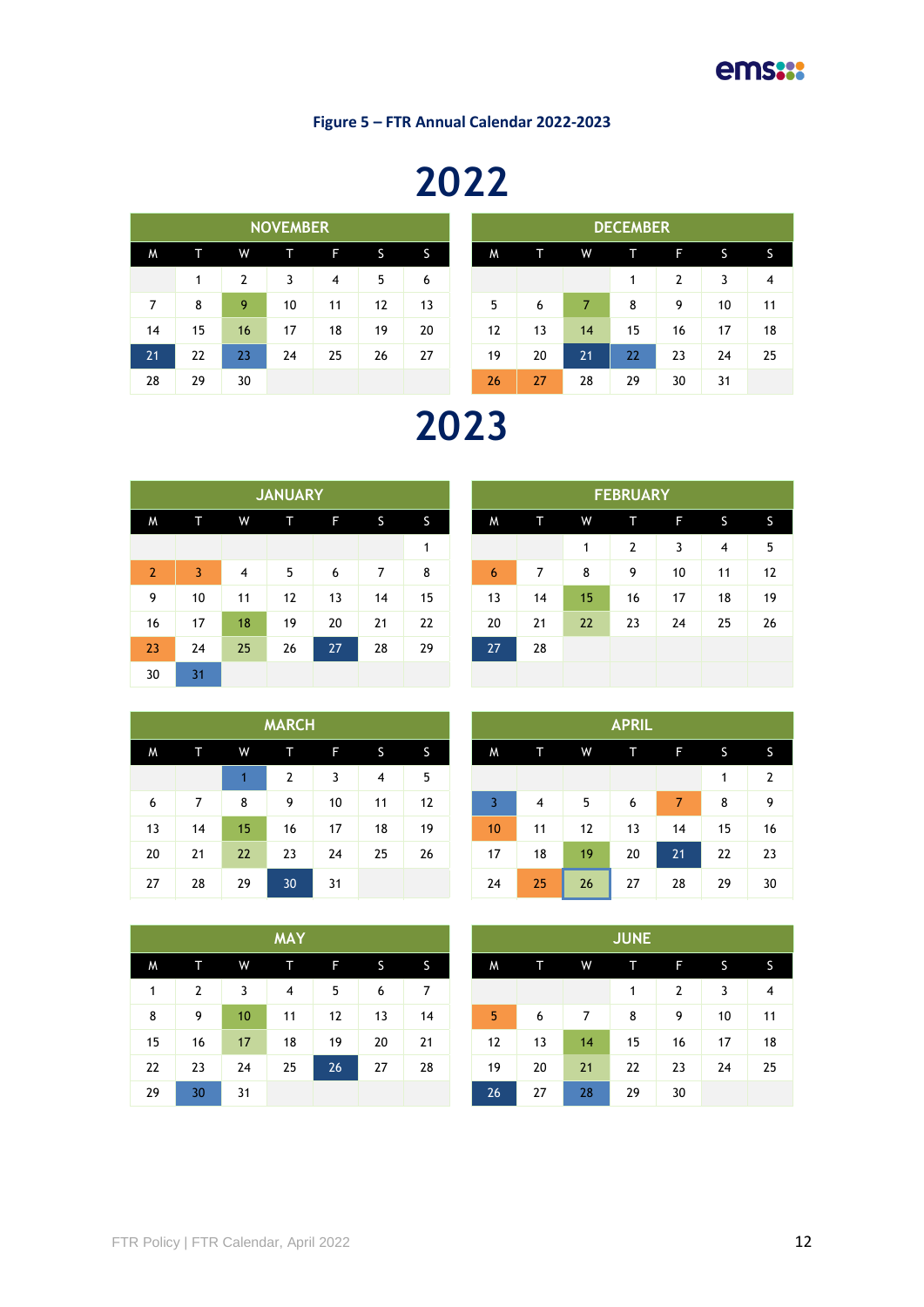**Figure 6 – FTR Annual Calendar 2023-2024**

# 

|          |    |    | <b>JULY</b> |    |    |    | <b>AUGUST</b> |    |    |    |    |    |    |  |
|----------|----|----|-------------|----|----|----|---------------|----|----|----|----|----|----|--|
| <b>M</b> | т  | W  | т           | F  | S  | S  | M             | T  | W  | T  | F  | S. | S  |  |
|          |    |    |             |    | 1  | 2  |               | 1  | 2  | 3  | 4  | 5  | 6  |  |
| 3        | 4  | 5  | 6           | 7  | 8  | 9  | 7             | 8  | 9  | 10 | 11 | 12 | 13 |  |
| 10       | 11 | 12 | 13          | 14 | 15 | 16 | 14            | 15 | 16 | 17 | 18 | 19 | 20 |  |
| 17       | 18 | 19 | 20          | 21 | 22 | 23 | 21            | 22 | 23 | 24 | 25 | 26 | 27 |  |
| 24       | 25 | 26 | 27          | 28 | 29 | 30 | 28            | 29 | 30 | 31 |    |    |    |  |
| 31       |    |    |             |    |    |    |               |    |    |    |    |    |    |  |

| <b>JULY</b> |    |    |    |    |    |    | <b>AUGUST</b> |    |    |    |
|-------------|----|----|----|----|----|----|---------------|----|----|----|
| т           | F  | S  | 'S | M  | Т  | W  | т             | F  | S  |    |
|             |    | 1  | 2  |    | 1  | 2  | 3             | 4  | 5  | 6  |
| 6           | 7  | 8  | 9  | 7  | 8  | 9  | 10            | 11 | 12 | 13 |
| 13          | 14 | 15 | 16 | 14 | 15 | 16 | 17            | 18 | 19 | 20 |
| 20          | 21 | 22 | 23 | 21 | 22 | 23 | 24            | 25 | 26 | 27 |
| 27          | 28 | 29 | 30 | 28 | 29 | 30 | 31            |    |    |    |

|                |    |    | <b>SEPTEMBER</b> |    |    |    |                |    |                | <b>OCTOBER</b> |    |    |  |
|----------------|----|----|------------------|----|----|----|----------------|----|----------------|----------------|----|----|--|
| M              | т  | W  |                  | F  | 'S | 'S | M              |    | W              | т              | F  | S  |  |
|                |    |    |                  | 1  | 2  | 3  |                |    |                |                |    |    |  |
| $\overline{4}$ | 5  | 6  |                  | 8  | 9  | 10 | $\overline{2}$ | 3  | $\overline{4}$ | 5              | 6  |    |  |
| 11             | 12 | 13 | 14               | 15 | 16 | 17 | 9              | 10 | 11             | 12             | 13 | 14 |  |
| 18             | 19 | 20 | 21               | 22 | 23 | 24 | 16             | 17 | 18             | 19             | 20 | 21 |  |
| 25             | 26 | 27 | 28               | 29 | 30 |    | 23             | 24 | 25             | 26             | 27 | 28 |  |

|    |                |    |                |    |                | <b>OCTOBER</b> |    |    |    |
|----|----------------|----|----------------|----|----------------|----------------|----|----|----|
| F  | S              | S  | M              | Т  | W              | Т              | F  | S  | S  |
| 1  | $\overline{2}$ | 3  |                |    |                |                |    |    | 1  |
| 8  | 9              | 10 | $\overline{2}$ | 3  | $\overline{4}$ | 5              | 6  | 7  | 8  |
| 15 | 16             | 17 | 9              | 10 | 11             | 12             | 13 | 14 | 15 |
| 22 | 23             | 24 | 16             | 17 | 18             | 19             | 20 | 21 | 22 |
| 29 | 30             |    | 23             | 24 | 25             | 26             | 27 | 28 | 29 |
|    |                |    | 30             | 31 |                |                |    |    |    |

|    |    |    | <b>NOVEMBER</b> |    |    |    |
|----|----|----|-----------------|----|----|----|
| M  |    | W  |                 | F  | S  | S  |
|    |    |    | 2               | 3  | 4  | 5  |
| 6  |    | 8  | 9               | 10 | 11 | 12 |
| 13 | 14 | 15 | 16              | 17 | 18 | 19 |
| 20 | 21 | 22 | 23              | 24 | 25 | 26 |
| 27 | 28 | 29 | 30              |    |    |    |

## 

|    |    |    | <b>JANUARY</b> |    |    |    |    |    |    | <b>FEBRUARY</b> |    |    |    |
|----|----|----|----------------|----|----|----|----|----|----|-----------------|----|----|----|
| M  | т  | W  | т              | F  | S  | S  | M. | т  | W  |                 | F  | S  | S. |
| 1  | 2  | 3  | 4              | 5  | 6  | 7  |    |    |    |                 | 2  | 3  | 4  |
| 8  | 9  | 10 | 11             | 12 | 13 | 14 | 5  | 6  | 7  | 8               | 9  | 10 | 11 |
| 15 | 16 | 17 | 18             | 19 | 20 | 21 | 12 | 13 | 14 | 15              | 16 | 17 | 18 |
| 22 | 23 | 24 | 25             | 26 | 27 | 28 | 19 | 20 | 21 | 22              | 23 | 24 | 25 |
| 29 | 30 | 31 |                |    |    |    | 26 | 27 | 28 | 29              |    |    |    |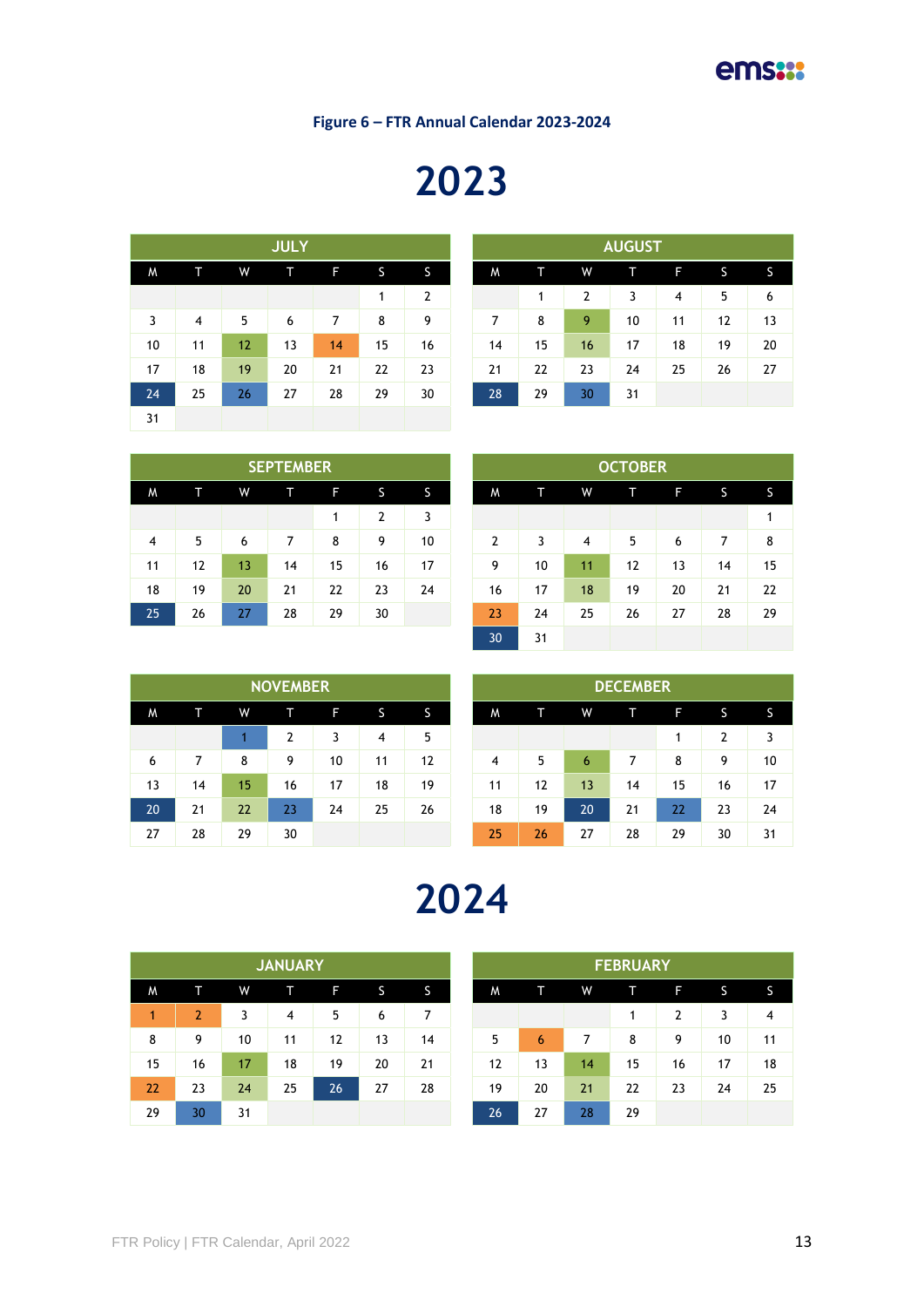**Figure 7 – FTR Annual Calendar 2024**

# 

|    |    |    | <b>MARCH</b> |    |                |    |    |    |    | <b>APRIL</b> |    |    |    |
|----|----|----|--------------|----|----------------|----|----|----|----|--------------|----|----|----|
| M  | т  | W  | Т            | F  | S              | S  | M  | т  | W  | т            | F  | S  |    |
|    |    |    |              | 1  | $\overline{2}$ | 3  | 1  | 2  | 3  | 4            | 5  | 6  | 7  |
| 4  | 5  | 6  | 7            | 8  | 9              | 10 | 8  | 9  | 10 | 11           | 12 | 13 | 14 |
| 11 | 12 | 13 | 14           | 15 | 16             | 17 | 15 | 16 | 17 | 18           | 19 | 20 | 21 |
| 18 | 19 | 20 | 21           | 22 | 23             | 24 | 22 | 23 | 24 | 25           | 26 | 27 | 28 |
| 25 | 26 | 27 | 28           | 29 | 30             | 31 | 29 | 30 |    |              |    |    |    |

|                 |    |    | <b>MARCH</b> |    |                |    |    |                |    | <b>APRIL</b> |    |    |    |
|-----------------|----|----|--------------|----|----------------|----|----|----------------|----|--------------|----|----|----|
| W               | Т  | W  | т            | F  | S              | S. | M  | т              | W  | T            | F  | S  | S  |
|                 |    |    |              | 1  | $\overline{2}$ | 3  | 1  | $\overline{2}$ | 3  | 4            | 5  | 6  | 7  |
| 4               | 5  | 6  | 7            | 8  | 9              | 10 | 8  | 9              | 10 | 11           | 12 | 13 | 14 |
| 1               | 12 | 13 | 14           | 15 | 16             | 17 | 15 | 16             | 17 | 18           | 19 | 20 | 21 |
| 18              | 19 | 20 | 21           | 22 | 23             | 24 | 22 | 23             | 24 | 25           | 26 | 27 | 28 |
| 25 <sub>1</sub> | 26 | 27 | 28           | 29 | 30             | 31 | 29 | 30             |    |              |    |    |    |

|    |    |    | <b>MAY</b>     |    |    |    |    |    |    | <b>JUNE</b> |    |    |                |
|----|----|----|----------------|----|----|----|----|----|----|-------------|----|----|----------------|
| M  | т  | W  | ſΤ             | F  | S  | S  | M  |    | W  | Т           | F  | S  |                |
|    |    |    | $\overline{2}$ | 3  | 4  | 5  |    |    |    |             |    | 1  | $\overline{2}$ |
| 6  | 7  | 8  | 9              | 10 | 11 | 12 | 3  | 4  | 5  | 6           | 7  | 8  | 9              |
| 13 | 14 | 15 | 16             | 17 | 18 | 19 | 10 | 11 | 12 | 13          | 14 | 15 | 16             |
| 20 | 21 | 22 | 23             | 24 | 25 | 26 | 17 | 18 | 19 | 20          | 21 | 22 | 23             |
| 27 | 28 | 29 | 30             | 31 |    |    | 24 | 25 | 26 | 27          | 28 | 29 | 30             |

|    |    |                  | <b>JULY</b> |    |    |    |    |    |    | <b>AUGUST</b> |    |    |                |
|----|----|------------------|-------------|----|----|----|----|----|----|---------------|----|----|----------------|
| M  |    | W                | π           | F  | S  | S  | M  | íΤ | W  | т             | F  | S  |                |
| 1  | 2  | 3                | 4           | 5  | 6  | 7  |    |    |    | 1             | 2  | 3  | $\overline{4}$ |
| 8  | 9  | 10 <sup>10</sup> | 11          | 12 | 13 | 14 | 5  | 6  | 7  | 8             | 9  | 10 | 11             |
| 15 | 16 | 17               | 18          | 19 | 20 | 21 | 12 | 13 | 14 | 15            | 16 | 17 | 18             |
| 22 | 23 | 24               | 25          | 26 | 27 | 28 | 19 | 20 | 21 | 22            | 23 | 24 | 25             |
| 29 | 30 | 31               |             |    |    |    | 26 | 27 | 28 | 29            | 30 | 31 |                |

|    |    |    | <b>AUGUST</b> |                |    |    |
|----|----|----|---------------|----------------|----|----|
| W  | đΓ | W  | ſΤ            | F              | S  | S  |
|    |    |    | 1             | $\overline{2}$ | 3  | 4  |
| 5  | 6  | 7  | 8             | 9              | 10 | 11 |
| 12 | 13 | 14 | 15            | 16             | 17 | 18 |
| 19 | 20 | 21 | 22            | 23             | 24 | 25 |
| 26 | 27 | 28 | 29            | 30             | 31 |    |

|                |    |                | <b>SEPTEMBER</b> |    |    |    |                |    |                | <b>OCTOBER</b> |                |              |  |
|----------------|----|----------------|------------------|----|----|----|----------------|----|----------------|----------------|----------------|--------------|--|
| M              | т  | W              | Т                | F  | S  | S  | M              | т  | W              | т              | F              | <sub>S</sub> |  |
|                |    |                |                  |    |    | 1  |                | 1  | $\overline{2}$ | 3              | $\overline{4}$ | 5            |  |
| $\overline{2}$ | 3  | $\overline{4}$ | 5                | 6  | 7  | 8  | $\overline{7}$ | 8  | 9              | 10             | 11             | 12           |  |
| 9              | 10 | 11             | 12               | 13 | 14 | 15 | 14             | 15 | 16             | 17             | 18             | 19           |  |
| 16             | 17 | 18             | 19               | 20 | 21 | 22 | 21             | 22 | 23             | 24             | 25             | 26           |  |
| 23             | 24 | 25             | 26               | 27 | 28 | 29 | 28             | 29 | 30             | 31             |                |              |  |
| 30             |    |                |                  |    |    |    |                |    |                |                |                |              |  |

|         |    |    | <b>SEPTEMBER</b> |    |    |    |    |    |    | <b>OCTOBER</b> |    |    |  |
|---------|----|----|------------------|----|----|----|----|----|----|----------------|----|----|--|
| W       |    | W  | т                | F  | S. | S  | M  | т  | W  | т              | F  | S  |  |
|         |    |    |                  |    |    | 1  |    | 1  | 2  | 3              | 4  | 5  |  |
| 2       | 3  | 4  | 5                | 6  | 7  | 8  | 7  | 8  | 9  | 10             | 11 | 12 |  |
| 9       | 10 | 11 | 12               | 13 | 14 | 15 | 14 | 15 | 16 | 17             | 18 | 19 |  |
| ۱6      | 17 | 18 | 19               | 20 | 21 | 22 | 21 | 22 | 23 | 24             | 25 | 26 |  |
| $^{23}$ | 24 | 25 | 26               | 27 | 28 | 29 | 28 | 29 | 30 | 31             |    |    |  |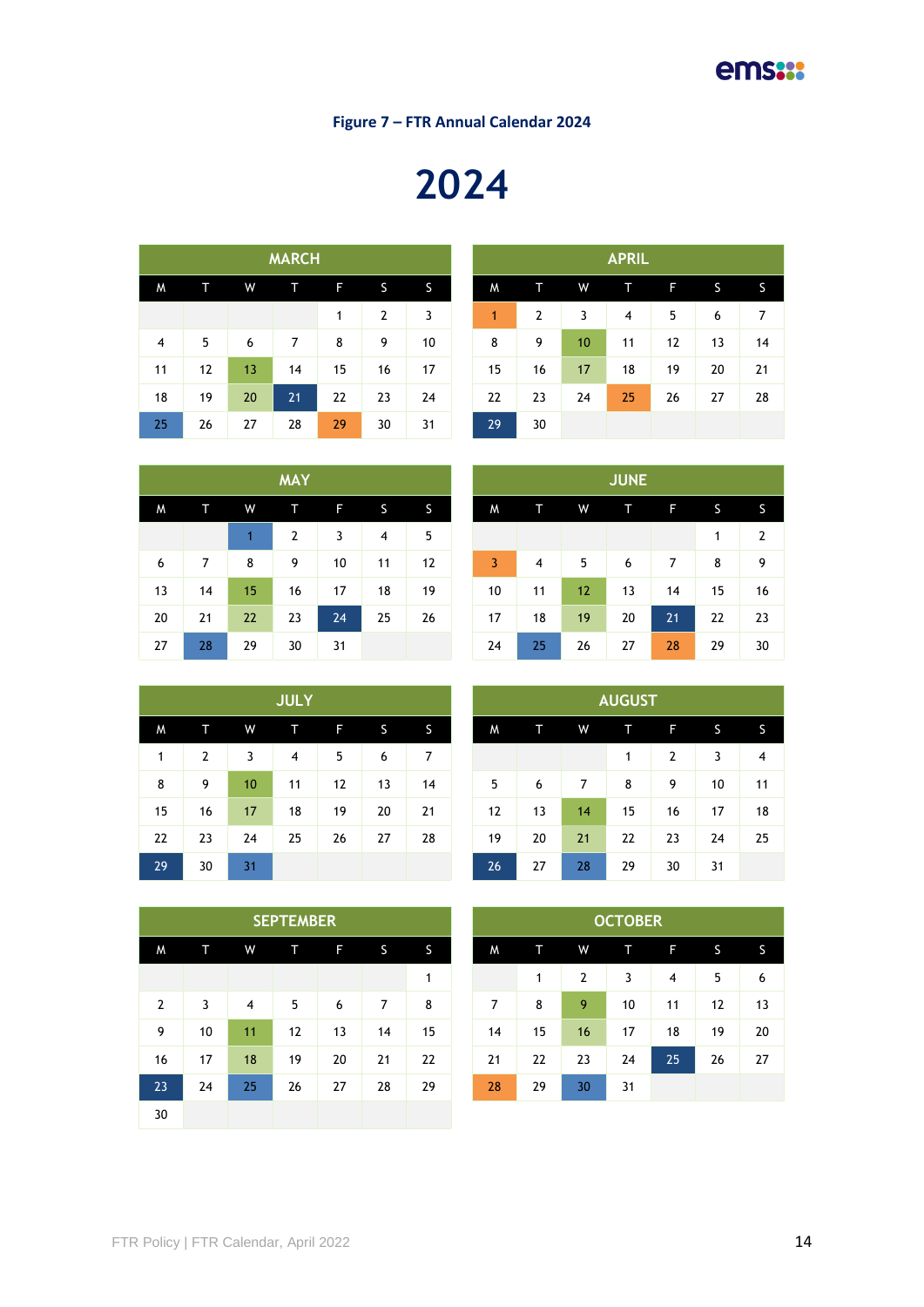**Figure 8 – FTR Annual Calendar 2024-2025**

# 

| <b>NOVEMBER</b> |    |    |    |    |              |    |  |  |  |  |  |  |
|-----------------|----|----|----|----|--------------|----|--|--|--|--|--|--|
| M               | т  | W  | íΤ | F  | S            | S  |  |  |  |  |  |  |
|                 |    |    |    | 1  | $\mathbf{2}$ | 3  |  |  |  |  |  |  |
| 4               | 5  | 6  | 7  | 8  | 9            | 10 |  |  |  |  |  |  |
| 11              | 12 | 13 | 14 | 15 | 16           | 17 |  |  |  |  |  |  |
| 18              | 19 | 20 | 21 | 22 | 23           | 24 |  |  |  |  |  |  |
| 25              | 26 | 27 | 28 | 29 | 30           |    |  |  |  |  |  |  |

|                |    |    | <b>NOVEMBER</b> |    |    |    |  |    |    |    |    |    |    |    |
|----------------|----|----|-----------------|----|----|----|--|----|----|----|----|----|----|----|
| W              | т. | W  | Т               | F  | S  | S  |  | M  | т  | W  | т  | F  | S. | S  |
|                |    |    |                 | 1  | 2  | 3  |  |    |    |    |    |    |    | 1  |
| $\overline{4}$ | 5  | 6  | 7               | 8  | 9  | 10 |  | 2  | 3  | 4  | 5  | 6  | 7  | 8  |
| 11             | 12 | 13 | 14              | 15 | 16 | 17 |  | 9  | 10 | 11 | 12 | 13 | 14 | 15 |
| 18             | 19 | 20 | 21              | 22 | 23 | 24 |  | 16 | 17 | 18 | 19 | 20 | 21 | 22 |
| 25             | 26 | 27 | 28              | 29 | 30 |    |  | 23 | 24 | 25 | 26 | 27 | 28 | 29 |
|                |    |    |                 |    |    |    |  | 30 | 31 |    |    |    |    |    |

### 

|    |    |    | <b>JANUARY</b> |    |    |    |    |    |    | <b>FEBRUARY</b> |    |    |                |
|----|----|----|----------------|----|----|----|----|----|----|-----------------|----|----|----------------|
| M  |    | W  | т              | F  | S  | S  | M  |    | W  |                 | F  | S  |                |
|    |    | 1  | $\mathbf{2}$   |    | 4  | 5  |    |    |    |                 |    |    | $\overline{2}$ |
| 6  | 7  | 8  | 9              | 10 | 11 | 12 |    | 4  | 5  | 6               | 7  | 8  | 9              |
| 13 | 14 | 15 | 16             | 17 | 18 | 19 | 10 | 11 | 12 | 13              | 14 | 15 | 16             |
| 20 | 21 | 22 | 23             | 24 | 25 | 26 | 17 | 18 | 19 | 20              | 21 | 22 | 23             |
| 27 | 28 | 29 | 30             | 31 |    |    | 24 | 25 | 26 | 27              | 28 |    |                |

| <b>FEBRUARY</b> |    |    |    |    |    |    |  |  |  |  |  |  |
|-----------------|----|----|----|----|----|----|--|--|--|--|--|--|
| W               | Τ  | W  | т  | F  | S  | S  |  |  |  |  |  |  |
|                 |    |    |    |    | 1  | 2  |  |  |  |  |  |  |
| 3               | 4  | 5  | 6  | 7  | 8  | 9  |  |  |  |  |  |  |
| 10              | 11 | 12 | 13 | 14 | 15 | 16 |  |  |  |  |  |  |
| 17              | 18 | 19 | 20 | 21 | 22 | 23 |  |  |  |  |  |  |
| 24              | 25 | 26 | 27 | 28 |    |    |  |  |  |  |  |  |

|    |    |    | <b>MARCH</b> |    |    |    |    |    |    | <b>APRIL</b> |    |    |  |
|----|----|----|--------------|----|----|----|----|----|----|--------------|----|----|--|
| M  | т. | W  | Т            | F. | S  | S  | M  | т  | W  | π            | F  | S  |  |
|    |    |    |              |    | 1  | 2  |    | 1  | 2  | 3            | 4  | 5  |  |
| 3  | 4  | 5  | 6            | 7  | 8  | 9  | 7  | 8  | 9  | 10           | 11 | 12 |  |
| 10 | 11 | 12 | 13           | 14 | 15 | 16 | 14 | 15 | 16 | 17           | 18 | 19 |  |
| 17 | 18 | 19 | 20           | 21 | 22 | 23 | 21 | 22 | 23 | 24           | 25 | 26 |  |
| 24 | 25 | 26 | 27           | 28 | 29 | 30 | 28 | 29 | 30 |              |    |    |  |
| 31 |    |    |              |    |    |    |    |    |    |              |    |    |  |

|    |    |    | <b>MARCH</b> |    |    |    |    |    |    | <b>APRIL</b> |    |    |  |
|----|----|----|--------------|----|----|----|----|----|----|--------------|----|----|--|
|    |    | W  |              | F  | S  | S  | M  |    | W  | т            | F  | S  |  |
|    |    |    |              |    | 1  | 2  |    | 1  | 2  | 3            | 4  | 5  |  |
| 3  | 4  | 5  | 6            | 7  | 8  | 9  | 7  | 8  | 9  | 10           | 11 | 12 |  |
| 10 | 11 | 12 | 13           | 14 | 15 | 16 | 14 | 15 | 16 | 17           | 18 | 19 |  |
| 17 | 18 | 19 | 20           | 21 | 22 | 23 | 21 | 22 | 23 | 24           | 25 | 26 |  |
| 24 | 25 | 26 | 27           | 28 | 29 | 30 | 28 | 29 | 30 |              |    |    |  |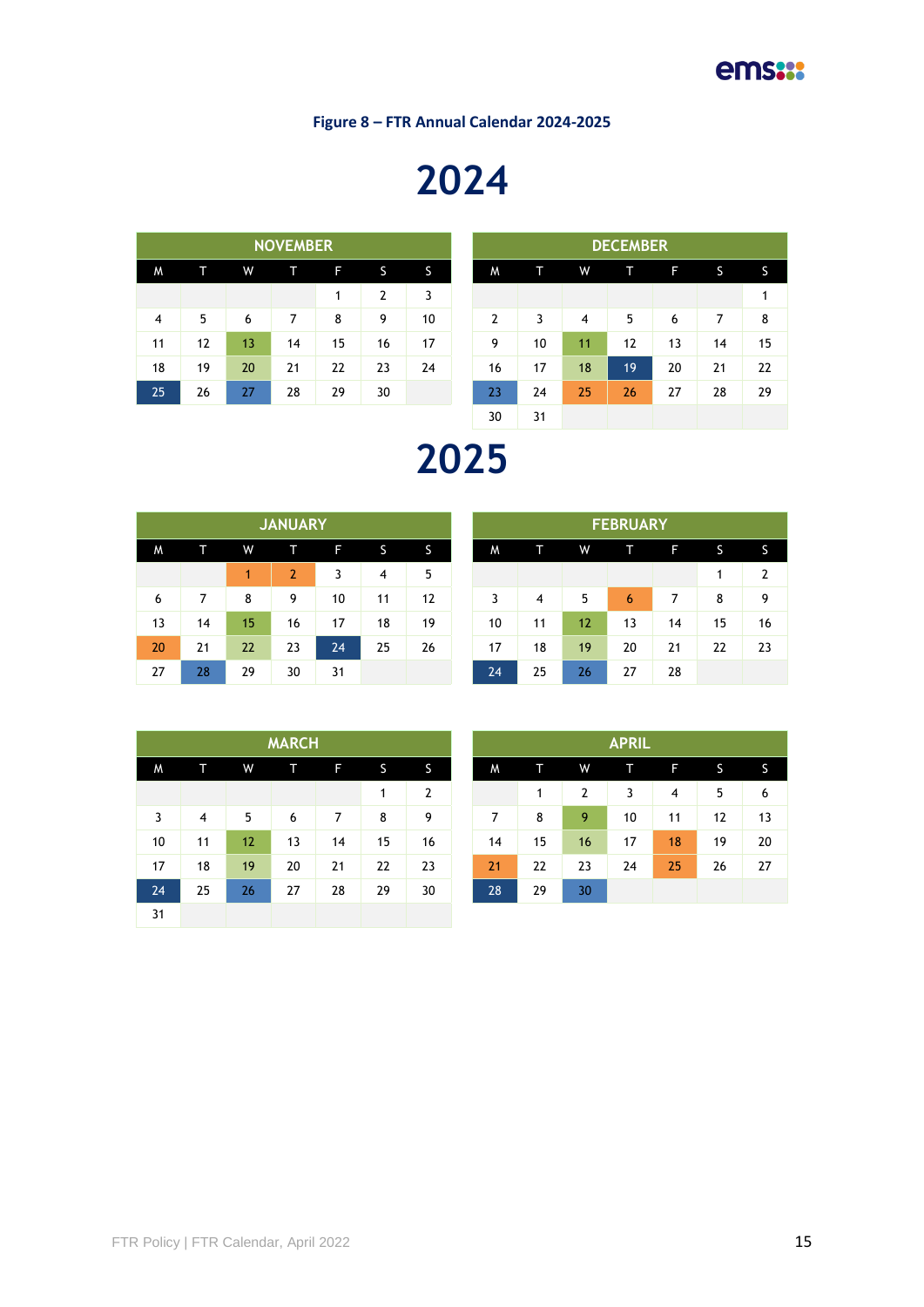### **5. Progressive release of FTR capacity**

The Code requires that FTRs are offered at least 24 months into the future. The figure below illustrates the pattern of release for each FTR period. The capacity release factor (discussed further below) indicates how much of the remaining FTR capacity will be offered at each auction.

The pattern of releases has taken into account industry feedback. Initially three FTR periods (months) will be auctioned (in any Primary auction) at a time so that traders can synchronise their FTR activity with trading in New Zealand Electricity Futures. The timing of variation auctions reflects the growing certainty around the likely amount of FTR capacity and influences on the likely settlement prices.

<span id="page-15-0"></span>

#### **Figure 9 – FTR Auction build-up**

The table below shows FTR periods that will be auctioned each month. It illustrates the pattern of FTR maturities that will be auctioned in the Primary auctions and the Variation auctions.

The FTR periods highlighted on the table in purple trace the timing of auctions for the March 2023 FTR period and its accompanying 2 quarterly months to match the New Zealand Electricity Futures maturities.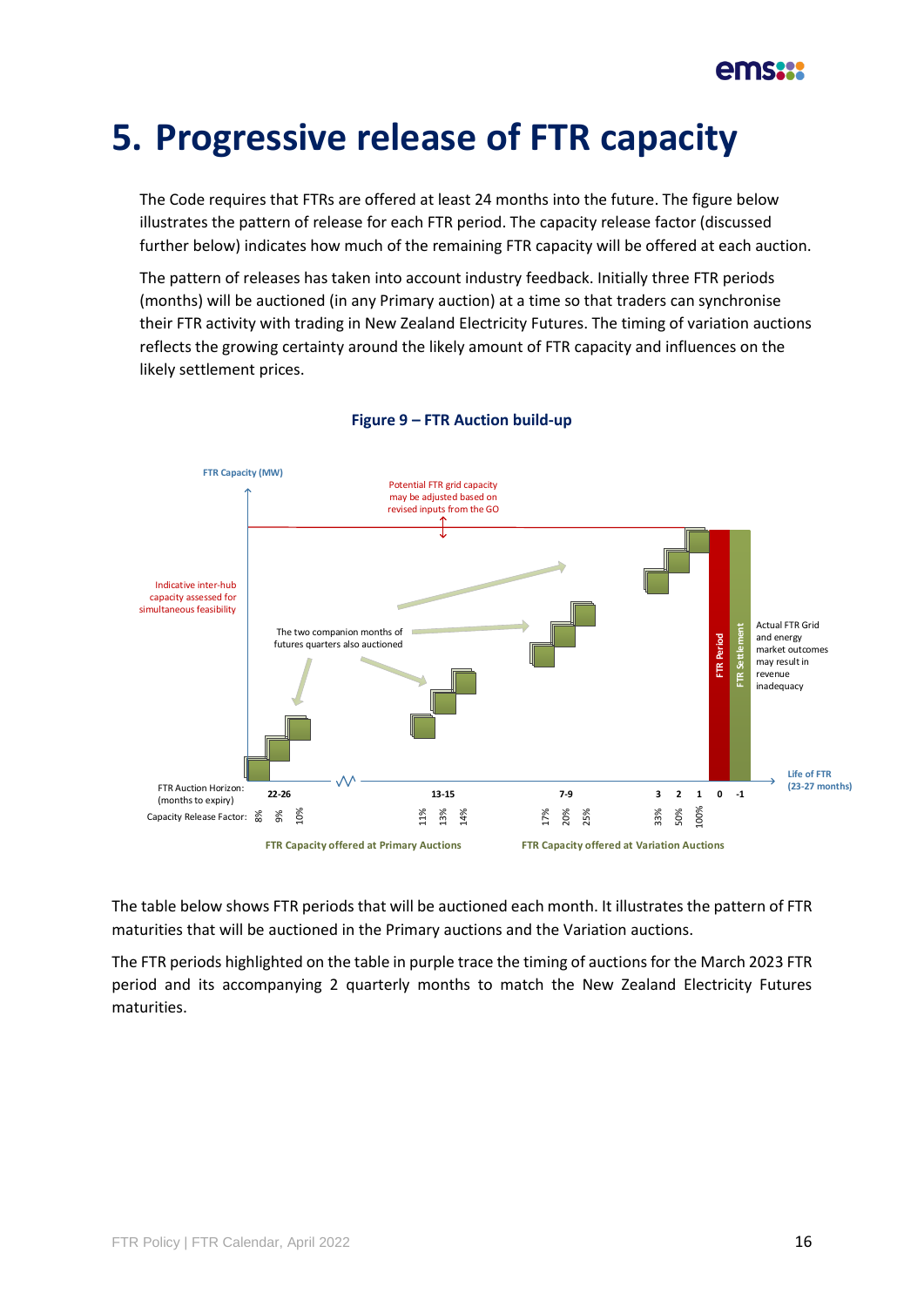### ems:

### **Figure 10 – Auction horizons**

|                     |     | <b>Auction</b><br><b>Month</b> |               |                                                                                                  |               | <b>Primary Auction Periods</b> |                 |                                            |                      |                          | <b>Variation Auction Periods</b> |                 |                 |               |
|---------------------|-----|--------------------------------|---------------|--------------------------------------------------------------------------------------------------|---------------|--------------------------------|-----------------|--------------------------------------------|----------------------|--------------------------|----------------------------------|-----------------|-----------------|---------------|
|                     | 107 | Apr-22                         |               | Apr-24   May-24   Jun-24                                                                         |               | Jul-23                         |                 | Jun-23 May-23 Jan-23                       |                      |                          | Dec-22 Nov-22                    | Jul-22          | Jun-22          | May-22        |
|                     | 108 | $May-22$                       | Apr-24        | May-24  Jun-24                                                                                   |               | Aug-23                         | Jul-23          | Jun-23                                     | Feb-23               | $Jan-23$                 | Dec-22 Aug-22                    |                 | Jul-22          | Jun-22        |
|                     | 109 | Jun-22                         | Apr-24        | May-24 Jun-24                                                                                    |               |                                | Sep-23   Aug-23 |                                            | Jul-23 Mar-23        | Feb-23                   | Jan-23                           | Sep-22 Aug-22   |                 | Jul-22        |
|                     | 110 | <b>Jul-22</b>                  | Jul-24        | Aug-24                                                                                           | $Sep-24$      | $Oct-23$                       |                 | Sep-23 Aug-23 Apr-23 Mar-23                |                      |                          | $Feb-23$                         | Oct-22          | Sep-22          | Aug-22        |
|                     | 111 | Aug-22                         | Jul-24        | Aug-24                                                                                           |               | Sep-24 Nov-23                  | $Oct-23$        |                                            | Sep-23 May-23 Apr-23 |                          | Mar-23 Nov-22                    |                 | Oct-22          | Sep-22        |
|                     | 112 | Sep-22                         | Jul-24        | Aug-24                                                                                           | Sep-24        | $Dec-23$                       | <b>Nov-23</b>   | Oct-23                                     |                      | Jun-23   May-23   Apr-23 |                                  | Dec-22          | <b>Nov-22</b>   | $Oct-22$      |
|                     | 113 | Oct-22                         | Oct-24        | Nov-24                                                                                           | Dec-24        | $Jan-24$                       |                 | Dec-23 Nov-23                              | Jul-23               | Jun-23                   | $May-23$                         | Jan- $23$       | Dec-22          | <b>Nov-22</b> |
|                     | 114 | <b>Nov-22</b>                  | Oct-24        | <b>Nov-24</b>                                                                                    |               | Dec-24   Feb-24                | Jan-24 $ $      |                                            | Dec-23 Aug-23        | Jul-23                   | Jun-23                           | Feb-23          | $Jan-23$        | Dec-22        |
|                     | 115 | <b>Dec-22</b>                  | Oct-24        | <b>Nov-24</b>                                                                                    |               | Dec-24 Mar-24                  |                 | Feb-24 Jan-24 Sep-23   Aug-23              |                      |                          | Jul-23                           | Mar-23          | Feb-23          | $Jan-23$      |
|                     | 116 | $Jan-23$                       | Jan-25        |                                                                                                  |               | Feb-25   Mar-25   Apr-24       |                 | Mar-24 Feb-24                              | $Oct-23$             |                          | Sep-23 Aug-23                    | Apr-23          | Mar-23          | Feb-23        |
|                     | 117 | Feb-23                         | Jan-25        | $Feb-25$                                                                                         | Mar-25        | $May-24$                       | Apr-24          |                                            | Mar-24 Nov-23        | Oct-23                   | Sep-23   May-23                  |                 | Apr-23          | $Mar-23$      |
|                     | 118 | Mar-23                         | Jan-25        |                                                                                                  | Feb-25 Mar-25 | Jun-24                         |                 | May-24 Apr-24                              |                      |                          | Dec-23 Nov-23 Oct-23             |                 | Jun-23   May-23 | Apr-23        |
|                     | 119 | Apr-23                         | <b>Jun-25</b> | May-25 Apr-25                                                                                    |               | Jul-24                         |                 | Jun-24   May-24   Jan-24                   |                      | Dec-23                   | Nov-23                           | Jul-23          | Jun-23 May-23   |               |
|                     | 120 | $May-23$                       | <b>Jun-25</b> | May-25 Apr-25                                                                                    |               | Aug-24                         | Jul-24          | Jun-24                                     | $Feb-24$             | Jan-24                   | Dec-23 Aug-23                    |                 | Jul-23          | Jun-23        |
|                     | 120 | <b>Jun-23</b>                  | Jun-25        | May-25 Apr-25                                                                                    |               |                                | Sep-24   Aug-24 |                                            |                      | Jul-24 Mar-24 Feb-24     | Jan-24                           | Sep-23   Aug-23 |                 | Jul-23        |
|                     | 121 | $Jul-23$                       |               | Sep-25 Aug-25                                                                                    | Jul-25        | Oct-24                         |                 | Sep-24 Aug-24 Apr-24 Mar-24                |                      |                          | $Feb-24$                         | $Oct-23$        | Sep-23 Aug-23   |               |
| <b>Steady State</b> | 121 | Aug-23                         |               | Sep-25   Aug-25                                                                                  | Jul-25        | <b>Nov-24</b>                  |                 | Oct-24   Sep-24   May-24   Apr-24          |                      |                          | Mar-24 Nov-23                    |                 | $Oct-23$        | Sep-23        |
|                     | 122 | $Sep-23$                       | Sep-25 Aug-25 |                                                                                                  | Jul-25        | $Dec-24$                       |                 | Nov-24 Oct-24                              |                      |                          | Jun-24   May-24   Apr-24         | $Dec-23$        | $Nov-23$        | Oct-23        |
|                     | 122 | $Oct-23$                       |               | Dec-25 Nov-25                                                                                    | Oct-25        | Jan-25                         |                 | Dec-24 Nov-24                              | Jul-24               | Jun-24                   | $May-24$                         | Jan-24          | Dec-23          | <b>Nov-23</b> |
|                     | 123 | <b>Nov-23</b>                  |               | Dec-25   Nov-25                                                                                  | Oct-25        | Feb-25                         | Jan-25          |                                            | Dec-24 Aug-24 Jul-24 |                          | $Jun-24$                         | Feb-24          | Jan-24          | Dec-23        |
|                     | 123 | Dec-23                         |               | Dec-25   Nov-25                                                                                  | Oct-25        | $Mar-25$                       | $Feb-25$        |                                            |                      | Jan-25 Sep-24 Aug-24     | $Jul-24$                         |                 | Mar-24   Feb-24 | Jan-24        |
|                     | 124 | Jan-24                         |               | Mar-26   Feb-26                                                                                  | Jan-26        | Apr-25                         | $Mar-25$        | Feb-25                                     | $Oct-24$             |                          | Sep-24 Aug-24                    | Apr-24          | Mar-24          | Feb-24        |
|                     | 124 | $Feb-24$                       |               | Mar-26   Feb-26                                                                                  | Jan-26        | $May-25$                       | Apr-25          |                                            | Mar-25 Nov-24        | Oct-24                   | Sep-24   May-24   Apr-24         |                 |                 | Mar-24        |
|                     | 125 | Mar-24                         |               | Mar-26   Feb-26                                                                                  | Jan-26        | Jun-25                         |                 | May-25 Apr-25                              |                      |                          | Dec-24   Nov-24   Oct-24         |                 | Jun-24   May-24 | Apr-24        |
|                     | 125 | Apr-24                         |               | Jun-26   May-26   Apr-26                                                                         |               | <b>Jul-25</b>                  |                 | Jun-25 May-25                              | Jan-25               |                          | Dec-24 Nov-24                    | Jul-24          | Jun-24 May-24   |               |
|                     | 126 |                                |               | May-24 Jun-26   May-26   Apr-26                                                                  |               | Aug-25                         | Jul-25          | Jun-25                                     | $Feb-25$             | Jan-25                   | Dec-24 $\vert$ Aug-24            |                 | Jul-24          | Jun-24        |
|                     | 126 | Jun-24                         |               | Jun-26   May-26   Apr-26                                                                         |               | Sep-25   Aug-25                |                 | Jul-25                                     | Mar-25               | Feb-25                   | Jan-25                           | Sep-24 Aug-24   |                 | Jul-24        |
|                     | 127 | Jul-24                         |               | Sep-26 $\vert$ Aug-26                                                                            | Jul-26        | $Oct-25$                       |                 | Sep-25 Aug-25                              |                      | Apr-25   Mar-25          | $Feb-25$                         | Oct-24          | Sep-24 Aug-24   |               |
|                     | 127 | Aug-24                         |               | Sep-26 Aug-26                                                                                    | Jul-26        | Nov-25                         |                 | Oct-25   Sep-25   May-25   Apr-25          |                      |                          | Mar-25 Nov-24                    |                 | Oct-24          | Sep-24        |
|                     | 128 | $Sep-24$                       |               | Sep-26 Aug-26                                                                                    | Jul-26        | <b>Dec-25</b>                  | Nov-25          | $Oct-25$                                   |                      | Jun-25   May-25          | Apr-25                           | Dec-24          | <b>Nov-24</b>   | $Oct-24$      |
|                     | 129 | Oct-24                         |               | Dec-26 Nov-26                                                                                    | Oct-26        | Jan-26                         |                 | Dec-25 Nov-25                              | Jul-25               | Jun-25                   | $May-25$                         | Jan-25          | Dec-24          | <b>Nov-24</b> |
|                     | 130 | <b>Nov-24</b>                  |               | Dec-26 Nov-26                                                                                    | Oct-26        | Feb-26                         | Jan-26          |                                            | Dec-25 Aug-25        | Jul-25                   | Jun-25                           | Feb-25          | $Jan-25$        | Dec-24        |
|                     | 131 | <b>Dec-24</b>                  |               | Dec-26 Nov-26                                                                                    | Oct-26        |                                |                 | Mar-26   Feb-26   Jan-26   Sep-25   Aug-25 |                      |                          | Jul-25                           | Mar-25          | Feb-25          | Jan-25        |
|                     | 140 | Jan-25                         | Mar-27        | Apr-26   Mar-26   Feb-26   Oct-25   Sep-25   Aug-25  <br>Feb-27<br>Jan-27                        |               |                                |                 |                                            |                      |                          | Apr-25                           | Mar-25          | $Feb-25$        |               |
|                     | 141 | $Feb-25$                       |               | Mar-27   Feb-27   Jan-27   May-26   Apr-26   Mar-26   Nov-25   Oct-25   Sep-25   May-25   Apr-25 |               |                                |                 |                                            |                      |                          |                                  |                 |                 | <b>Mar-25</b> |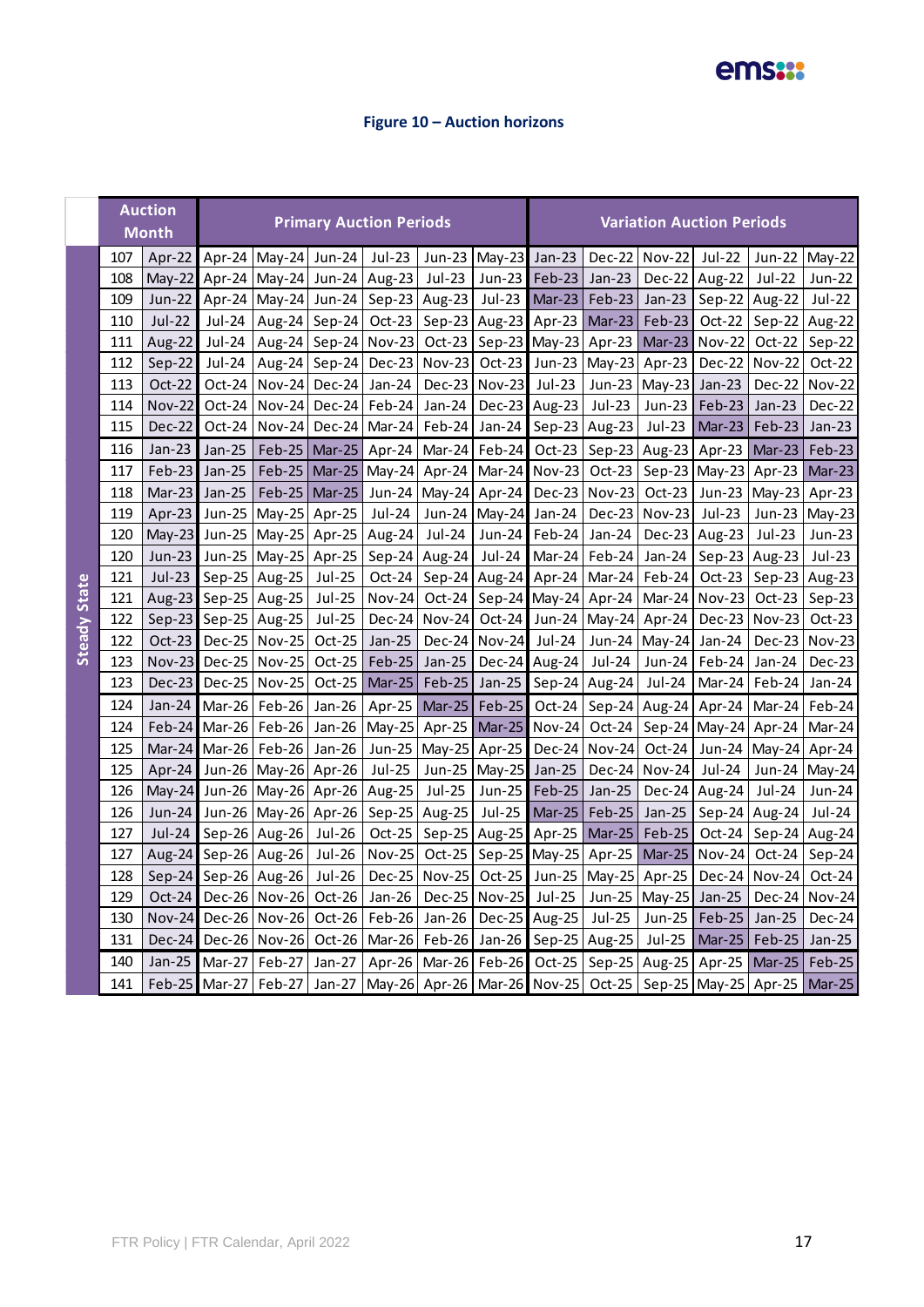

### **6. Capacity release factors**

The Capacity Release Factor is the proportion of available FTR Grid capacity that is released in an FTR Auction for an FTR Period. The available FTR Grid capacity is the portion of FTR grid capacity calculated by deducting any FTRs already awarded and held.

The capacity release factor is separate from the Capacity Scaling factor used to determine the amount of FTRs available for auction for each maturity. Unplanned outages can increase the likelihood of Revenue Inadequacy if the FTR Grid does not allow for them so the FTR Manager will apply a balancing factor in the FTR Grid to allow for the expected, average impact of:

- Unplanned outages
- Planned or tentative outages that are not "relevant" (e.g. of shorter duration)
- Electrical losses.

Refer to the FTR Policy on the FTR Grid

The build-up of Capacity Release Factors is as illustrated in *Figure 9 – [FTR Auction build-up](#page-15-0)*.

The Capacity Release Factors for each FTR period offered in each auction are shown in [Figure](#page-18-0) 11 – [Capacity Release Factors](#page-18-0) below: